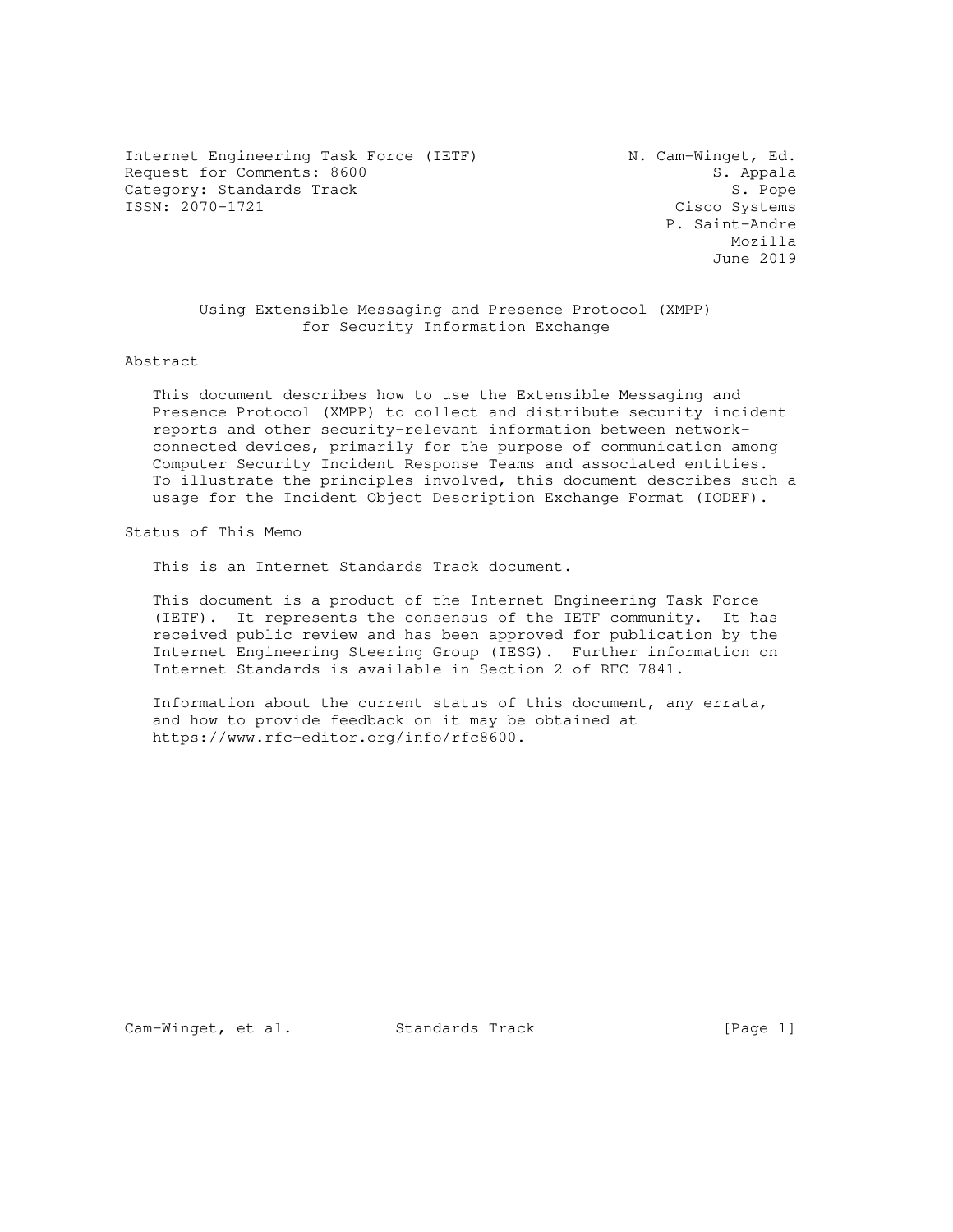Copyright Notice

 Copyright (c) 2019 IETF Trust and the persons identified as the document authors. All rights reserved.

 This document is subject to BCP 78 and the IETF Trust's Legal Provisions Relating to IETF Documents (https://trustee.ietf.org/license-info) in effect on the date of publication of this document. Please review these documents carefully, as they describe your rights and restrictions with respect to this document. Code Components extracted from this document must include Simplified BSD License text as described in Section 4.e of the Trust Legal Provisions and are provided without warranty as described in the Simplified BSD License.

Table of Contents

|       |                                       |                |              |  |  |  |  |  |  |  |  |  |  |  | 3                                                                                                                                                                                                                                                                                                                                |
|-------|---------------------------------------|----------------|--------------|--|--|--|--|--|--|--|--|--|--|--|----------------------------------------------------------------------------------------------------------------------------------------------------------------------------------------------------------------------------------------------------------------------------------------------------------------------------------|
| $2$ . |                                       |                |              |  |  |  |  |  |  |  |  |  |  |  | 3                                                                                                                                                                                                                                                                                                                                |
| 3.    |                                       |                |              |  |  |  |  |  |  |  |  |  |  |  | 5                                                                                                                                                                                                                                                                                                                                |
| 4.    |                                       |                |              |  |  |  |  |  |  |  |  |  |  |  | 6                                                                                                                                                                                                                                                                                                                                |
| 5.    |                                       |                |              |  |  |  |  |  |  |  |  |  |  |  | $\overline{8}$                                                                                                                                                                                                                                                                                                                   |
| 6.    |                                       |                |              |  |  |  |  |  |  |  |  |  |  |  | 10                                                                                                                                                                                                                                                                                                                               |
| 7.    |                                       |                |              |  |  |  |  |  |  |  |  |  |  |  | 13                                                                                                                                                                                                                                                                                                                               |
| 8.    |                                       |                |              |  |  |  |  |  |  |  |  |  |  |  | 14                                                                                                                                                                                                                                                                                                                               |
|       |                                       |                |              |  |  |  |  |  |  |  |  |  |  |  | 14                                                                                                                                                                                                                                                                                                                               |
|       |                                       |                |              |  |  |  |  |  |  |  |  |  |  |  | 16                                                                                                                                                                                                                                                                                                                               |
|       |                                       |                |              |  |  |  |  |  |  |  |  |  |  |  | 20                                                                                                                                                                                                                                                                                                                               |
|       |                                       |                |              |  |  |  |  |  |  |  |  |  |  |  | 23                                                                                                                                                                                                                                                                                                                               |
| 9.    |                                       |                |              |  |  |  |  |  |  |  |  |  |  |  | 2.4                                                                                                                                                                                                                                                                                                                              |
|       |                                       |                |              |  |  |  |  |  |  |  |  |  |  |  | 25                                                                                                                                                                                                                                                                                                                               |
|       |                                       |                |              |  |  |  |  |  |  |  |  |  |  |  | 25                                                                                                                                                                                                                                                                                                                               |
|       |                                       |                |              |  |  |  |  |  |  |  |  |  |  |  | 25                                                                                                                                                                                                                                                                                                                               |
|       |                                       |                |              |  |  |  |  |  |  |  |  |  |  |  | 27                                                                                                                                                                                                                                                                                                                               |
|       |                                       |                |              |  |  |  |  |  |  |  |  |  |  |  | 27                                                                                                                                                                                                                                                                                                                               |
|       |                                       |                |              |  |  |  |  |  |  |  |  |  |  |  | 28                                                                                                                                                                                                                                                                                                                               |
|       | 8.1.<br>8.2.<br>8.3.<br>8.4.<br>11.2. | 11. References | Introduction |  |  |  |  |  |  |  |  |  |  |  | 10. Operations and Management Considerations<br>the contract of the contract of the contract of the contract of the contract of the contract of the contract of the contract of the contract of the contract of the contract of the contract of the contract of the contract o<br>Normative References<br>Informative References |

Cam-Winget, et al. Standards Track [Page 2]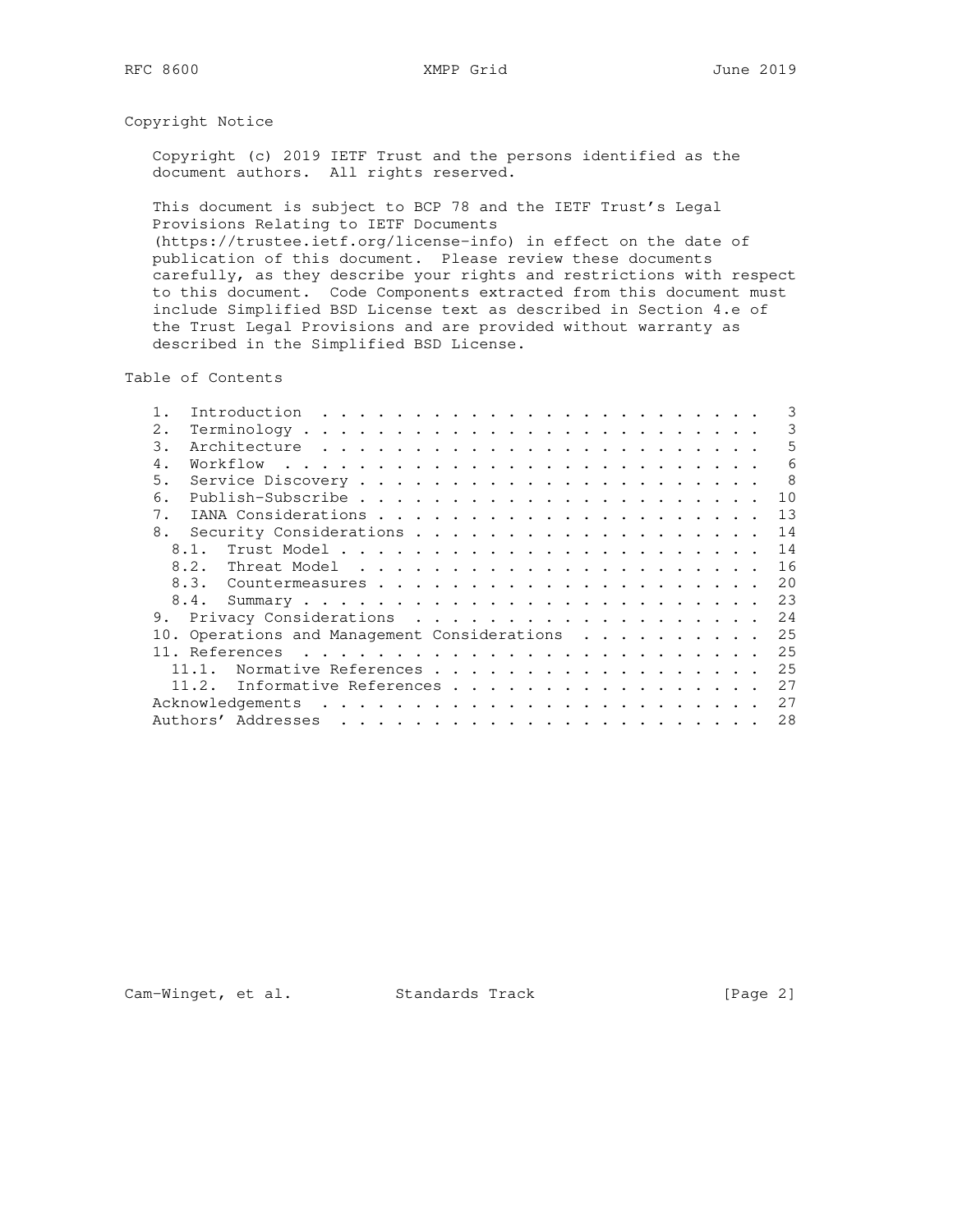# 1. Introduction

 This document defines an architecture, i.e., "XMPP-Grid", as a method for using the Extensible Messaging and Presence Protocol (XMPP) [RFC6120] to collect and distribute security incident reports and other security-relevant information among network platforms, endpoints, and any other network-connected device, primarily for the purpose of communication among Computer Security Incident Response Teams and associated entities. In effect, this document specifies an Applicability Statement ([RFC2026], Section 3.2) that defines how to use XMPP for the exchange of security notifications on a controlled access network among authorized entities.

 Among other things, XMPP provides a publish-subscribe service [XEP-0060] that acts as a broker, enabling control-plane functions by which entities can discover available information to be published or consumed. Although such information can take the form of any structured data (XML, JSON, etc.), this document illustrates the principles of XMPP-Grid with examples that use the Incident Object Description Exchange Format (IODEF) [RFC7970]. That is, while other security information formats can be shared using XMPP, this document uses IODEF as one such example format that can be published and consumed using XMPP.

2. Terminology

 This document uses XMPP terminology defined in [RFC6120] and [XEP-0060]. Because the intended audience for this document is those who implement and deploy security reporting systems, mappings are provided for the benefit of XMPP developers and operators.

- Broker: A specific type of controller containing control-plane functions; as used here, the term refers to an XMPP publish subscribe service.
- Broker Flow: A method by which security incident reports and other security-relevant information are published and consumed in a mediated fashion through a Broker. In this flow, the Broker handles authorization of Consumers and Providers to Topics, receives messages from Providers, and delivers published messages to Consumers.
- Consumer: An entity that contains functions to receive information from other components; as used here, the term refers to an XMPP publish-subscribe Subscriber.

Cam-Winget, et al. Standards Track [Page 3]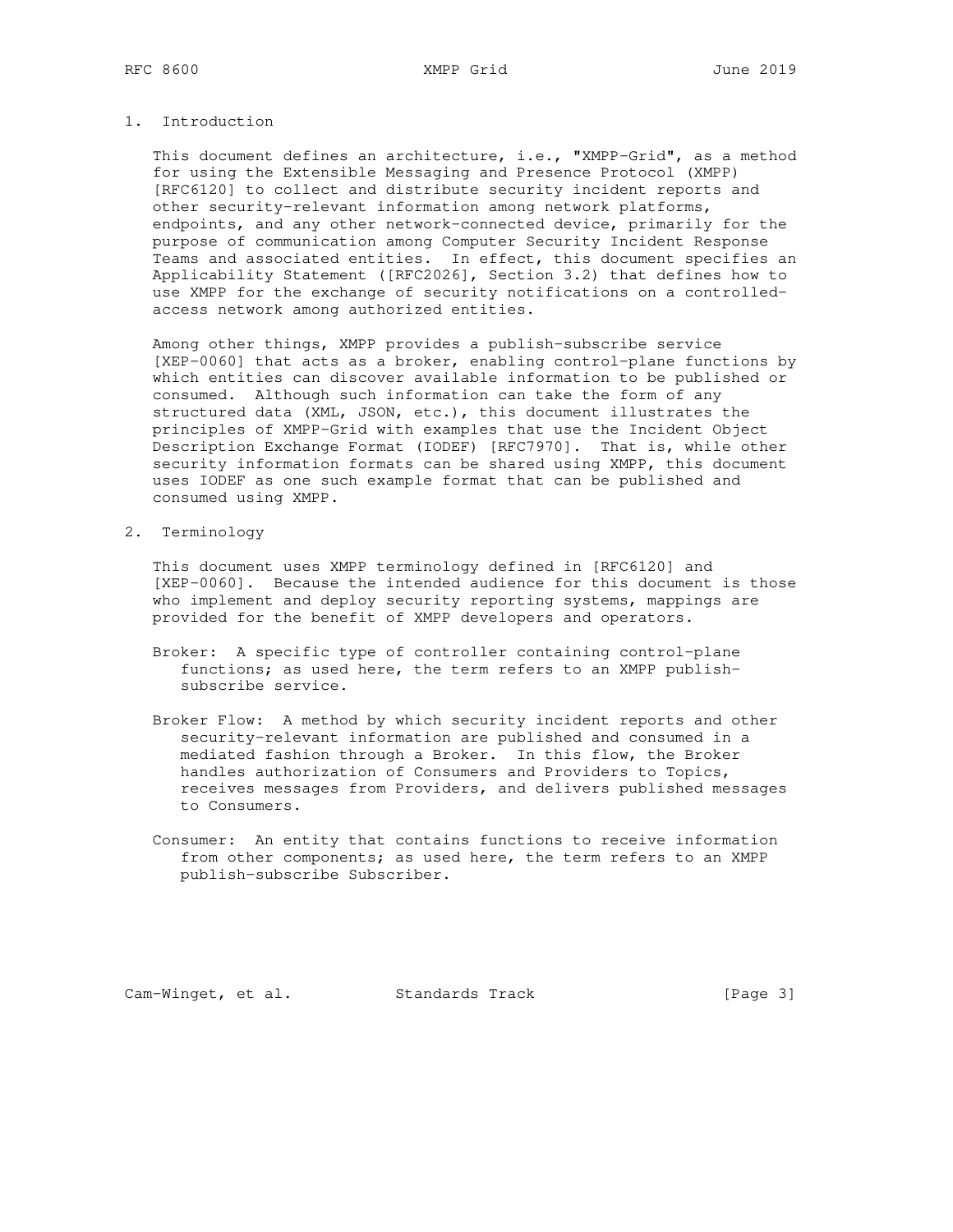Controller: A component containing control-plane functions that manage and facilitate information sharing or execute on security functions; as used here, the term refers to an XMPP server, which provides core message delivery [RFC6120] used by publish-subscribe entities.

Node: The XMPP term for a Topic.

- Platform: Any entity that connects to the XMPP-Grid in order to publish or consume security-relevant information.
- Provider: An entity that contains functions to provide information to other components; as used here, the term refers to an XMPP publish-subscribe Publisher.
- Topic: A contextual information channel created on a Broker on which messages generated by a Provider are propagated in real time to one or more Consumers. Each Topic is limited to a specific type and format of security data (e.g., IODEF namespace) and provides an XMPP interface by which the data can be obtained.

 The key words "MUST", "MUST NOT", "REQUIRED", "SHALL", "SHALL NOT", "SHOULD", "SHOULD NOT", "RECOMMENDED", "NOT RECOMMENDED", "MAY", and "OPTIONAL" in this document are to be interpreted as described in BCP 14 [RFC2119] [RFC8174] when, and only when, they appear in all capitals, as shown here.

Cam-Winget, et al. Standards Track [Page 4]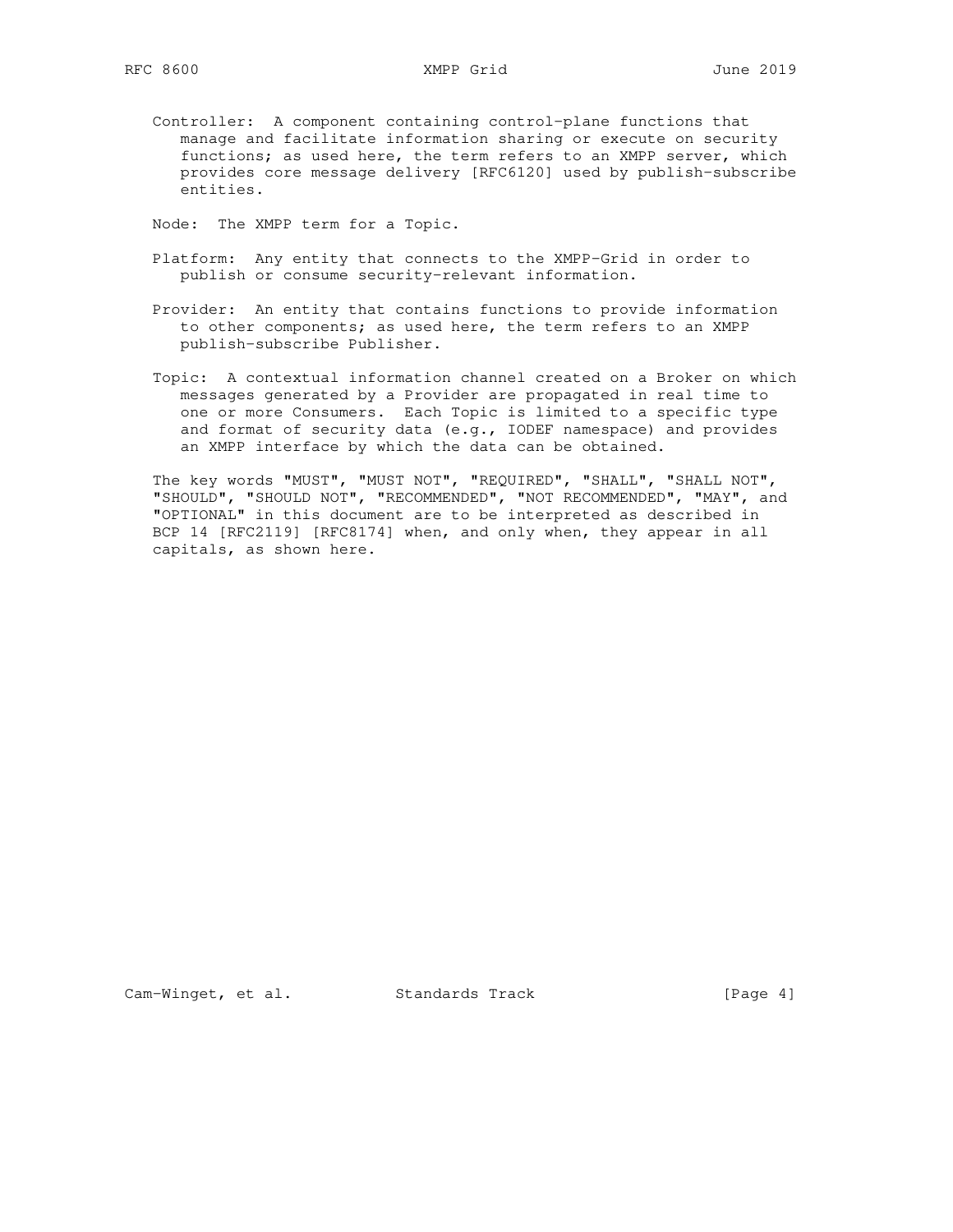# 3. Architecture

The following figure illustrates the architecture of XMPP-Grid.



Figure 1: XMPP-Grid Architecture

 Platforms connect to the Controller (XMPP server) to authenticate and then establish appropriate authorizations to be a Provider or Consumer of topics of interest at the Broker. The control-plane messaging is established through XMPP and is shown as "A" (control plane interface) in Figure 1. Authorized Platforms can then share

Cam-Winget, et al. Standards Track [Page 5]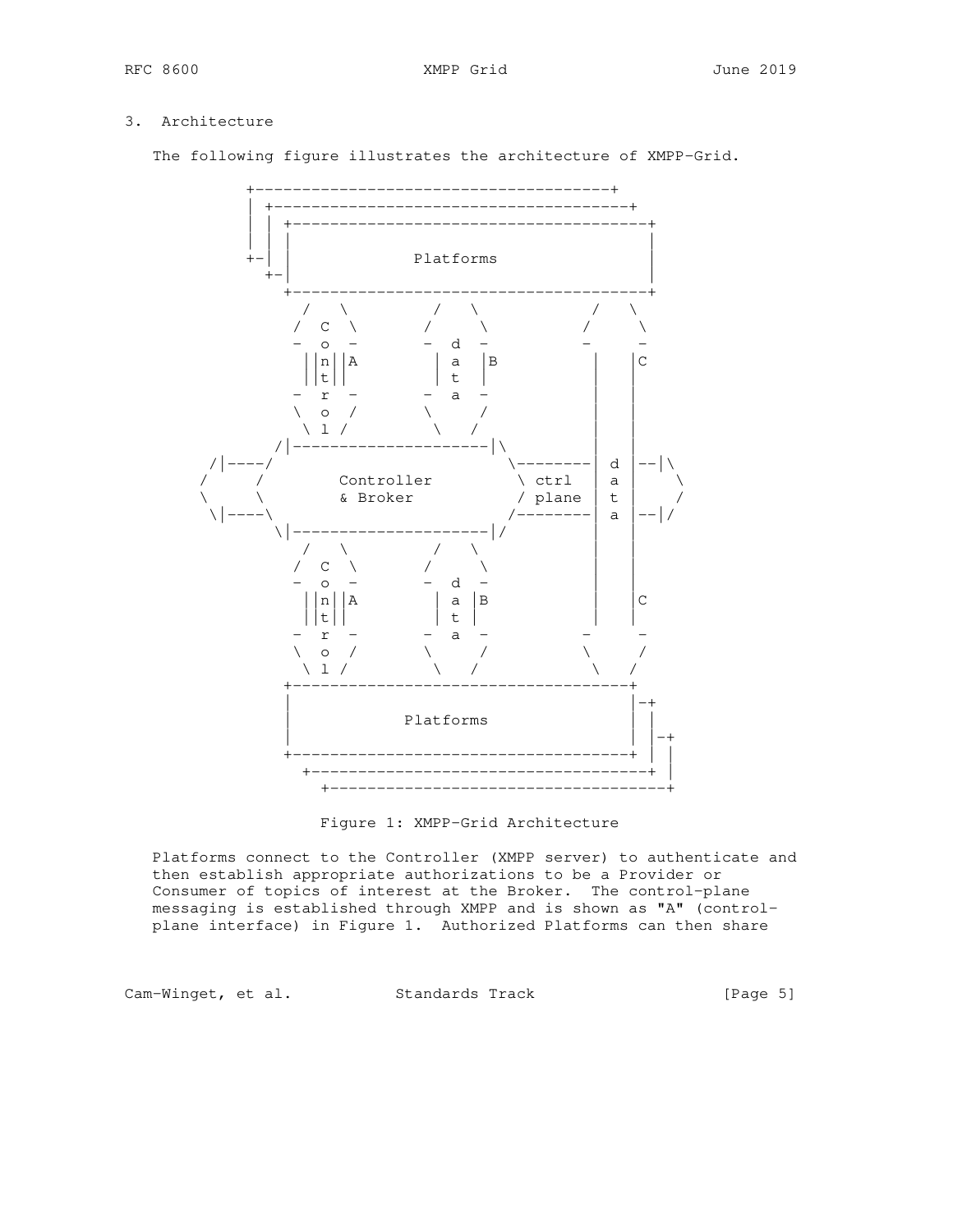data either through the Broker (shown as "B" in Figure 1) or, in some cases, directly (shown as "C" in Figure 1). This document focuses primarily on the Broker Flow for information sharing ("direct flow" interactions can be used for specialized purposes, such as bulk data transfer, but methods for doing so are outside the scope of this document).

4. Workflow

Implementations of XMPP-Grid adhere to the following workflow:

- a. A Platform with a source of security data requests connection to the XMPP-Grid via a Controller.
- b. The Controller authenticates the Platform.
- c. The Platform establishes authorized privileges (e.g., privilege to publish and/or subscribe to one or more Topics) with a Broker.
- d. The Platform can publish security incident reports and other security-relevant information to a Topic, subscribe to a Topic, query a Topic, or perform any combination of these operations.
- e. A Provider unicasts its Topic updates to the Grid in real time through a Broker. The Broker handles replication and distribution of the Topic to Consumers. A Provider can publish the same or different data to multiple Topics.
- f. Any Platform on the Grid can subscribe to any Topic published to the Grid (as permitted by the authorization policy) and (as Consumers) will then receive a continual, real-time stream of updates from the Topics to which it is subscribed.

The general workflow is summarized in the figure below.

Cam-Winget, et al. Standards Track [Page 6]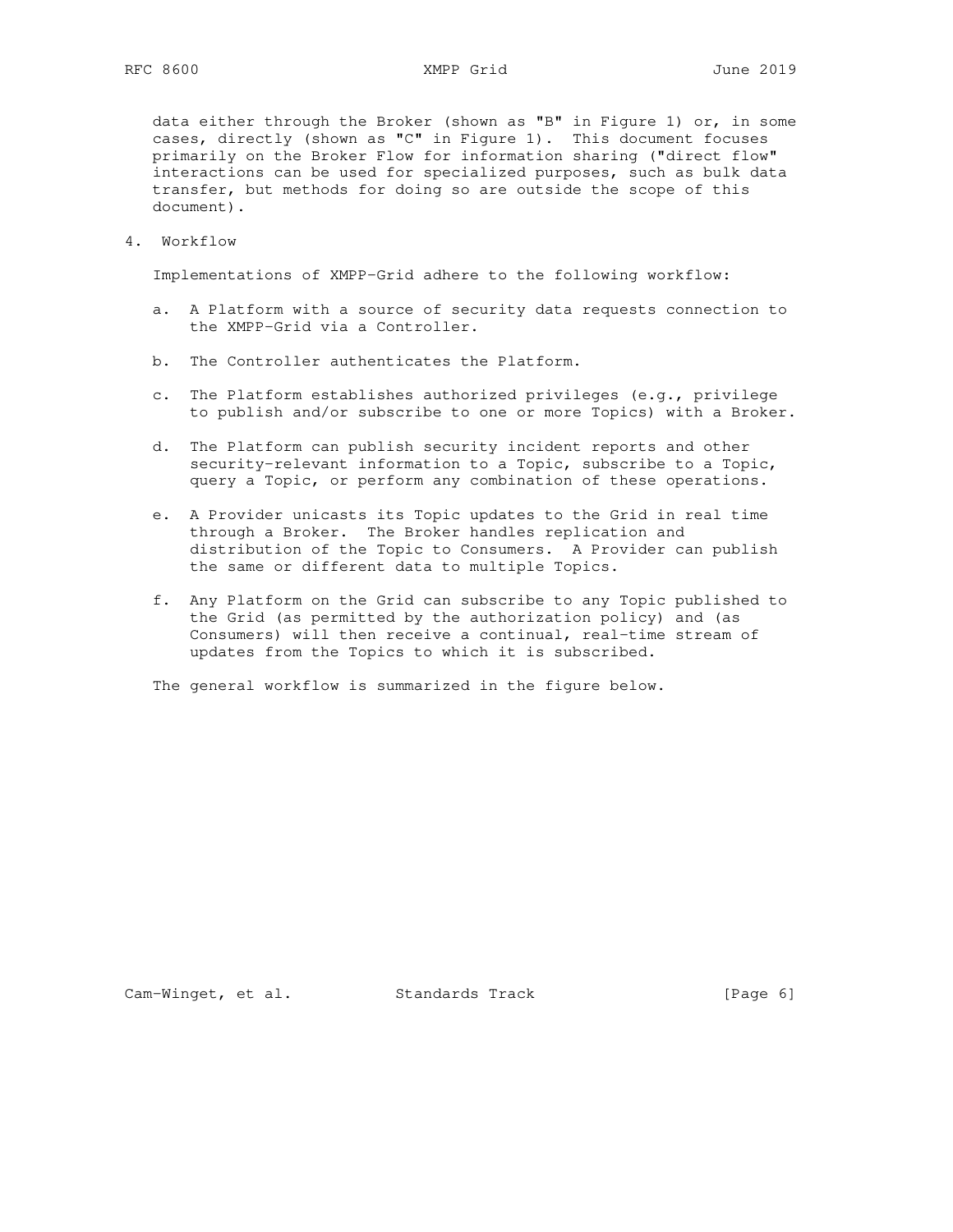| IODEF Client<br>(Consumer)<br>-------------+ |                                                                             | Controller<br>& Broker<br>$+$ - - - - - - - - - - - - + |                            |                                                                        | IODEF Service<br>(Provider) | ------------ |
|----------------------------------------------|-----------------------------------------------------------------------------|---------------------------------------------------------|----------------------------|------------------------------------------------------------------------|-----------------------------|--------------|
|                                              | Establish XMPP<br>Client Session<br>(RFC 6120)<br>----------                |                                                         |                            |                                                                        |                             |              |
|                                              |                                                                             |                                                         |                            | Establish XMPP<br>Client Session<br>(RFC 6120)<br>-------------------- |                             |              |
|                                              |                                                                             |                                                         | $\leftarrow$ - - - - - - - | Request Topic Creation<br>$(XEP-0060)$                                 |                             |              |
|                                              |                                                                             |                                                         |                            | Topic Creation Success<br>$(XEP-0060)$                                 |                             |              |
|                                              | Request Topic List<br>(XEP-0030)<br>---------------------->                 |                                                         |                            |                                                                        |                             |              |
|                                              | Return Topic List<br>(XEP-0030)<br><--------------------                    |                                                         |                            |                                                                        |                             |              |
|                                              | Query Each Topic<br>$(XEP-0030)$<br>(XEP-0030)<br>---------------------->   |                                                         |                            |                                                                        |                             |              |
|                                              | Return Topic Data<br>Including Topic Type<br>(XEP-0030)<br><--------------- |                                                         |                            |                                                                        |                             |              |
|                                              | Subscribe to IODEF<br>Topic (XEP-0060)<br>--------------------->            |                                                         |                            |                                                                        |                             |              |
|                                              | Subscription Success<br>$(XEP-0060)$                                        |                                                         |                            |                                                                        |                             |              |
|                                              | Receive IODEF<br>Incident (XEP-0060)<br>_____________                       |                                                         |                            | Publish IODEF Incident<br>$(XEP-0060)$<br><-----------------------     |                             |              |

Figure 2: IODEF Example Workflow

Cam-Winget, et al. Standards Track [Page 7]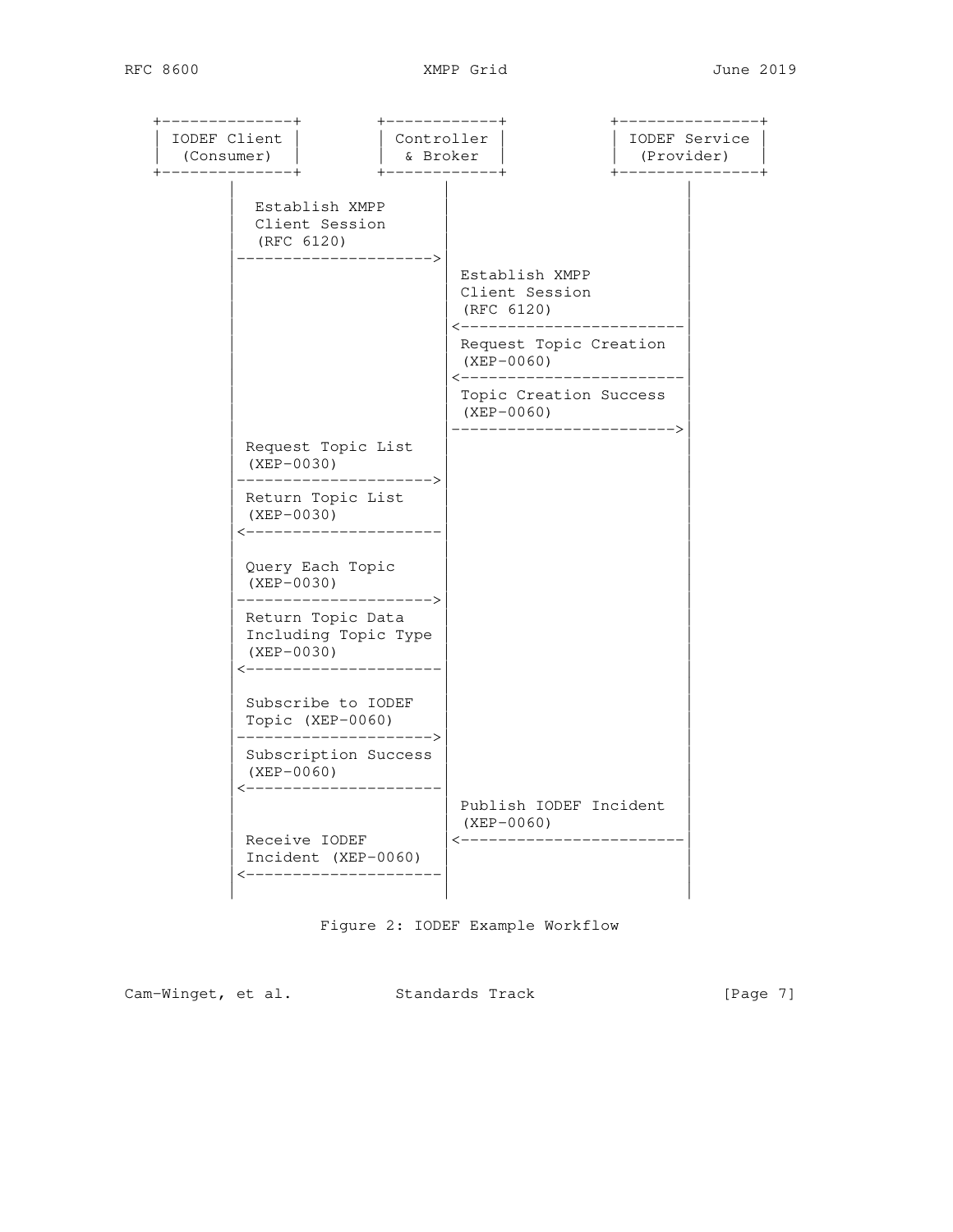XMPP-Grid implementations MUST adhere to the mandatory-to-implement and mandatory-to-negotiate features as defined in [RFC6120]. Similarly, implementations MUST implement the publish-subscribe extension [XEP-0060] to facilitate the asynchronous sharing of information. Implementations SHOULD implement Service Discovery as defined in [XEP-0030] to facilitate the means to dynamically discover the available information and namespaces (Topics) to be published or consumed. Care should be taken with implementations if their deployments allow for a large number of Topics. The result set management as defined in [XEP-0059] SHOULD be used to allow the requesting entity to explicitly request Service Discovery result sets to be returned in pages or a limited size, if the discovery results are larger in size. Note that the control plane may optionally also implement [XEP-0203] to facilitate delayed delivery of messages to the connected consumer as described in [XEP-0060]. Since information may be timely and sensitive, capability providers should communicate to the Controller whether its messages can be cached for delayed delivery during configuration; such a function is out of scope for this document.

 The following sections provide protocol examples for the service discovery and publish-subscribe parts of the workflow.

5. Service Discovery

 Using the XMPP service discovery extension [XEP-0030], a Controller enables Platforms to discover what information can be consumed through the Broker and at which Topics. Platforms could use [XEP-0059] to restrict the size of the result sets the Controller returns in a Service Discovery response. As an example, the Controller at 'security-grid.example' might provide a Broker at 'broker.security-grid.example', which hosts a number of Topics. A Platform at 'xmpp-grid-client@mile-host.example' would query the Broker about its available Topics by sending an XMPP "disco#items" request to the Broker:

<iq type='get'

 from='xmpp-grid-client@mile-host.example/2EBE702A97D6' to='broker.security-grid.example' id='B3C17F7B-B9EF-4ABA-B08D-805DA9F34626'> <query xmlns='http://jabber.org/protocol/disco#items'/>  $\langle$ iq>

Cam-Winget, et al. Standards Track [Page 8]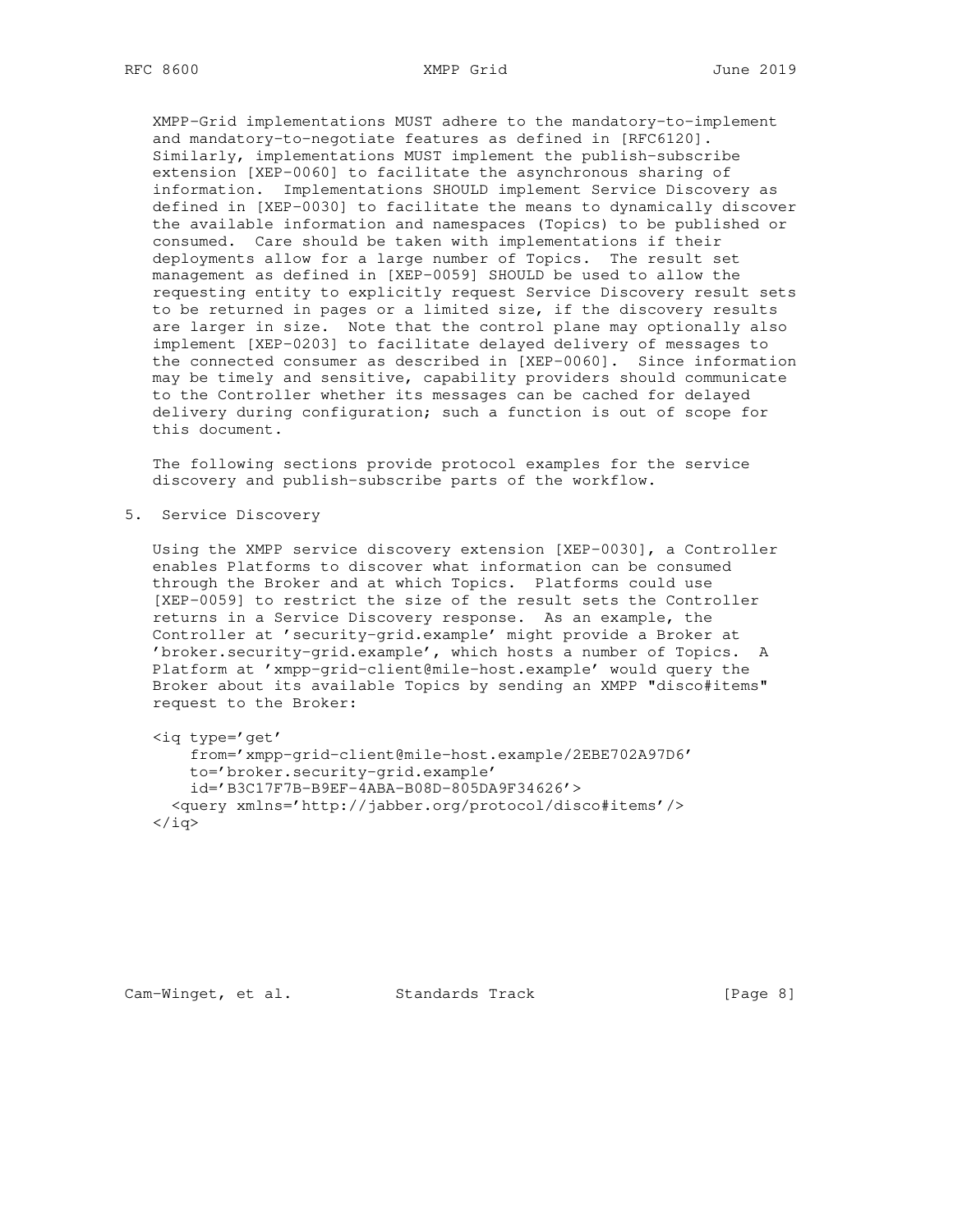```
 The Broker responds with the Topics it hosts:
 <iq type='result'
     from='broker.security-grid.example'
     to='xmpp-grid-client@mile-host.example/2EBE702A97D6'
     id='B3C17F7B-B9EF-4ABA-B08D-805DA9F34626'>
   <query xmlns='http://jabber.org/protocol/disco#items'>
     <item node='NEA1'
           name='Endpoint Posture Information'
           jid='broker.security-grid.example'/>
     <item node='MILEHost'
           name='MILE Host Data'
           jid='broker.security-grid.example'/>
   </query>
\langleiq>
In order to determine the exact nature of each Topic (i.e., in order
 to find Topics that publish incidents in the IODEF format), a
 Platform would send an XMPP "disco#info" request to each Topic:
 <iq type='get'
     from='xmpp-grid-client@mile-host.example/2EBE702A97D6'
     to='broker.security-grid.example'
     id='D367D4ED-2795-489C-A83E-EAAFA07A0356'>
   <query xmlns='http://jabber.org/protocol/disco#info'
          node='MILEHost'/>
\langle \rangleiq>
```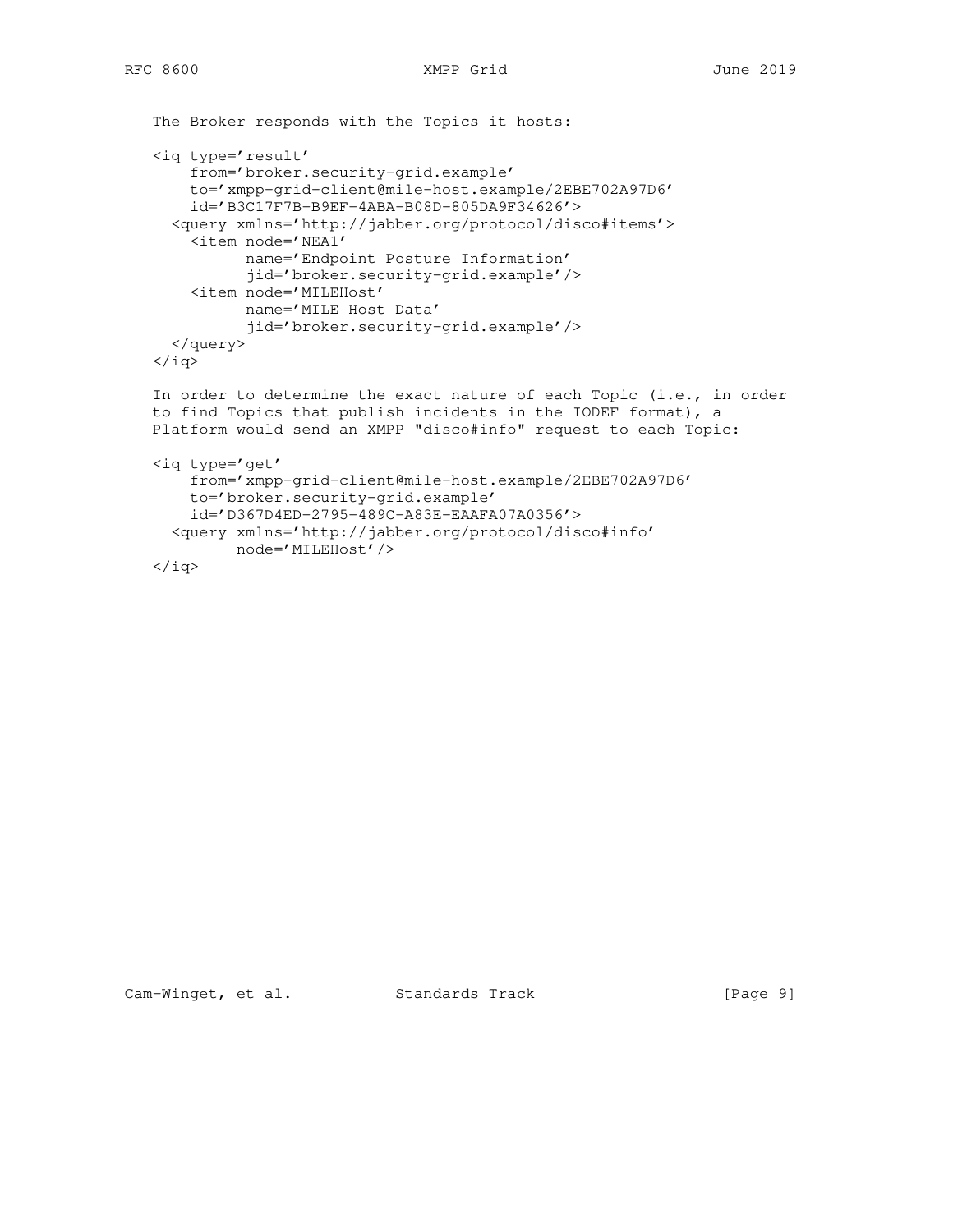The Broker responds with the "disco#info" description, which MUST include an XMPP data form [XEP-0004] with a 'pubsub#type' field that specifies the supported namespace (in this example, the IODEF namespace defined in [RFC7970]):

```
 <iq type='result'
     from='broker.security-grid.example'
     to='xmpp-grid-client@mile-host.example/2EBE702A97D6'
     id='D367D4ED-2795-489C-A83E-EAAFA07A0356'>
   <query xmlns='http://jabber.org/protocol/disco#info'
        node='MILEHost'>
     <identity category='pubsub' type='leaf'/>
     <feature var='http://jabber.org/protocol/pubsub'/>
     <x xmlns='jabber:x:data' type='result'>
      <field var='FORM_TYPE' type='hidden'>
       <value>http://jabber.org/protocol/pubsub#meta-data</value>
      </field>
      <field var='pubsub#type' label='Payload type' type='text-single'>
       <value>urn:ietf:params:xml:ns:iodef-2.0</value>
      </field>
    \langle / x >
   </query>
\langleiq>
```
 The Platform discovers the Topics by obtaining the Broker's response and obtaining the namespaces returned in the "pubsub#type" field (in the foregoing example, IODEF 2.0).

```
6. Publish-Subscribe
```
 Using the XMPP publish-subscribe extension [XEP-0060], a Consumer subscribes to a Topic, and a Provider publishes information to that Topic, which the Broker then distributes to all subscribed Consumers.

First, a Provider would create a Topic as follows:

```
 <iq type='set'
     from='datasource@provider.example/F12C2EFC9BB0'
     to='broker.security-grid.example'
     id='A67507DF-2F22-4937-8D30-88D2F7DBA279'>
   <pubsub xmlns='http://jabber.org/protocol/pubsub'>
     <create node='MILEHost'/>
   </pubsub>
\langleiq>
```
 Note: The foregoing example is the minimum protocol needed to create a Topic with the default node configuration on the XMPP publish subscribe service specified in the 'to' address of the creation

Cam-Winget, et al. Standards Track [Page 10]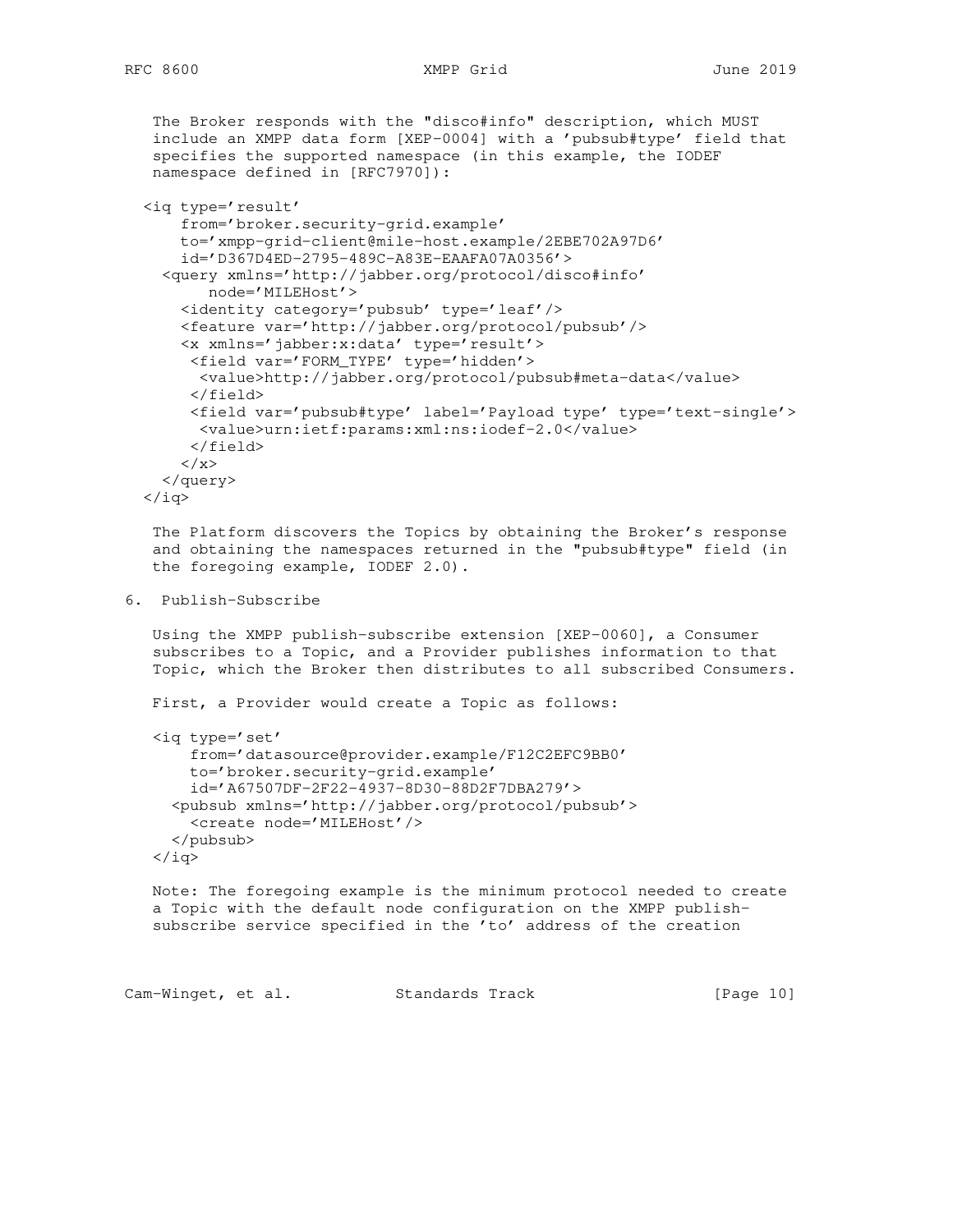request stanza. Depending on security requirements, the Provider might need to request a non-default configuration for the node; see [XEP-0060] for detailed examples. To also help with the Topic configuration, the Provider may also optionally include configuration parameters such as:

 <configure> <x xmlns='jabber:x:data' type='submit'> <field var='FORM\_TYPE' type='hidden'> <value>http://jabber.org/protocol/pubsub#node\_config</value> </field> <field var='pubsub#access\_model'><value>authorize</value></field> <field var='pubsub#persist\_items'><value>1</value></field> <field var='pubsub#send\_last\_published\_item'> <value>never</value> </field>  $\langle$  / x > </configure>

 The above configuration indicates the Topic is configured so that the Broker will a) explicitly approve subscription requests, b) persistently store all messages posted to the Topic, and c) not deliver the most recently published when an entity initially subscribes to the Topic. Please refer to [XEP-0060] for a more detailed description of this configuration and other available configuration options.

 Unless an error occurs (see [XEP-0060] for various error flows), the Broker responds with success:

```
 <iq type='result'
     from='broker.security-grid.example'
     to='datasource@provider.example/F12C2EFC9BB0'
     id='A67507DF-2F22-4937-8D30-88D2F7DBA279'/>
```
Second, a Consumer would subscribe as follows:

```
 <iq type='set'
     from='xmpp-grid-client@mile-host.example/2EBE702A97D6'
     to='broker.security-grid.example'
     id='9C6EEE9E-F09A-4418-8D68-3BA6AF852522'>
   <pubsub xmlns='http://jabber.org/protocol/pubsub'>
     <subscribe node='MILEHost'
                 jid='xmpp-grid-client@mile-host.example'/>
   </pubsub>
\langleiq>
```
Cam-Winget, et al. Standards Track [Page 11]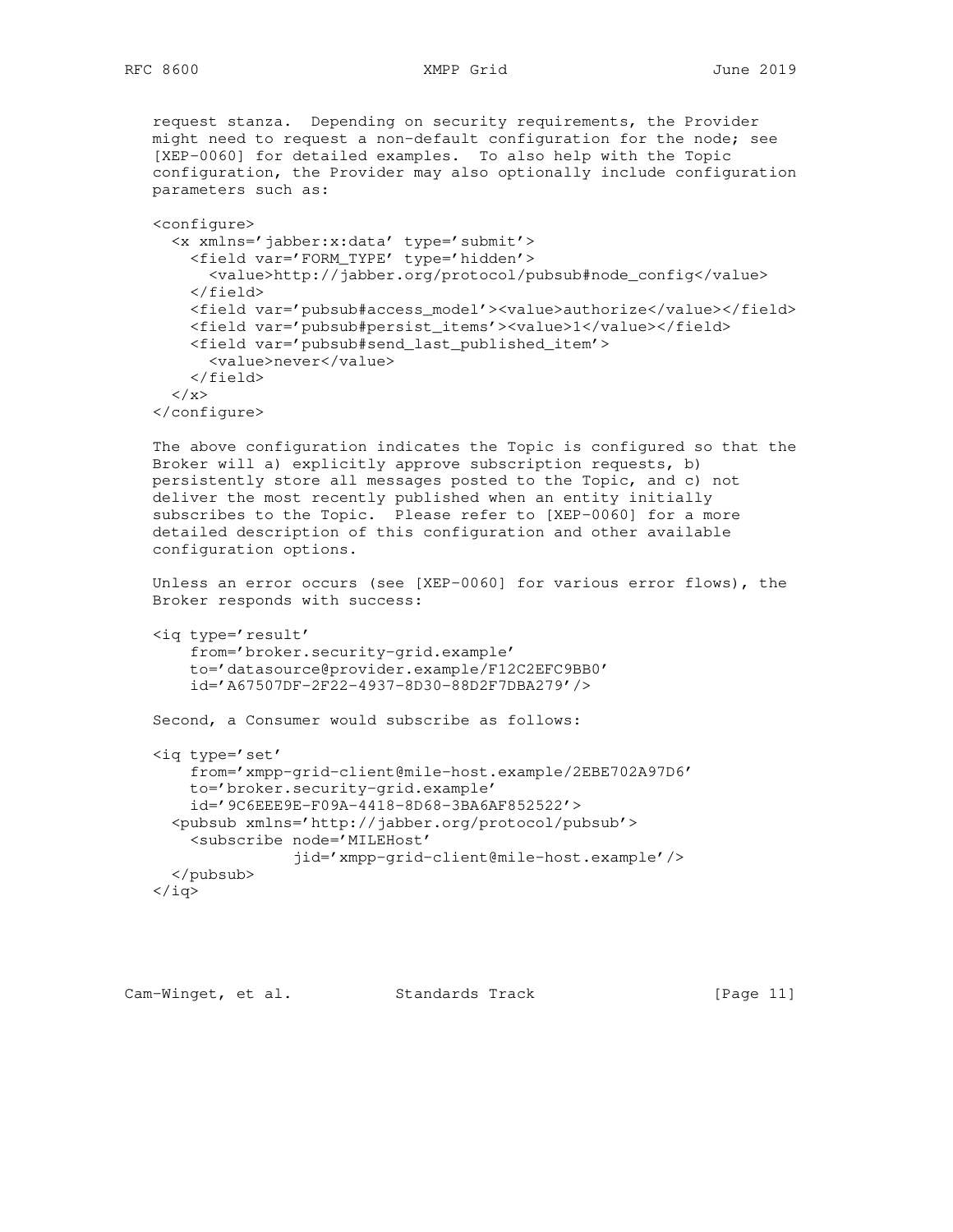```
 Unless an error occurs (see [XEP-0060] for various error flows), the
  Broker makes an appropriate authorization decision. If access is
  granted, it responds with success:
  <iq type='result'
      from='broker.security-grid.example'
      to='xmpp-grid-client@mile-host.example/2EBE702A97D6'
      id='9C6EEE9E-F09A-4418-8D68-3BA6AF852522'>
    <pubsub xmlns='http://jabber.org/protocol/pubsub'>
      <subscription
          node='MILEHost'
          jid='xmpp-grid-client@mile-host.example'
          subscription='subscribed'/>
    </pubsub>
 \langleiq>
  Third, a Provider would publish an incident to the Broker using the
 MILEHost Topic as follows:
 <iq type='set'
     from='datasource@provider.example/F12C2EFC9BB0'
     to='broker.security-grid.example'
     id='2A17D283-0DAE-4A6C-85A9-C10B1B40928C'>
   <pubsub xmlns='http://jabber.org/protocol/pubsub'>
     <publish node='MILEHost'>
       <item id='8bh1g27skbga47fh9wk7'>
         <IODEF-Document version="2.00" xml:lang="en"
           xmlns="urn:ietf:params:xml:ns:iodef-2.0"
           xmlns:xsi="http://www.w3.org/2001/XMLSchema-instance"
           xsi:schemaLocation=
             "http://www.iana.org/assignments/xml-registry/
              schema/iodef-2.0.xsd">
           <Incident purpose="reporting" restriction="private">
             <IncidentID name="csirt.example.com">492382</IncidentID>
             <GenerationTime>2015-07-18T09:00:00-05:00</GenerationTime>
             <Contact type="organization" role="creator">
               <Email>
                  <EmailTo>contact@csirt.example.com</EmailTo>
               </Email>
             </Contact>
           </Incident>
         </IODEF-Document>
      \langleitem>
     </publish>
   </pubsub>
\langleiq>
```
Cam-Winget, et al. Standards Track [Page 12]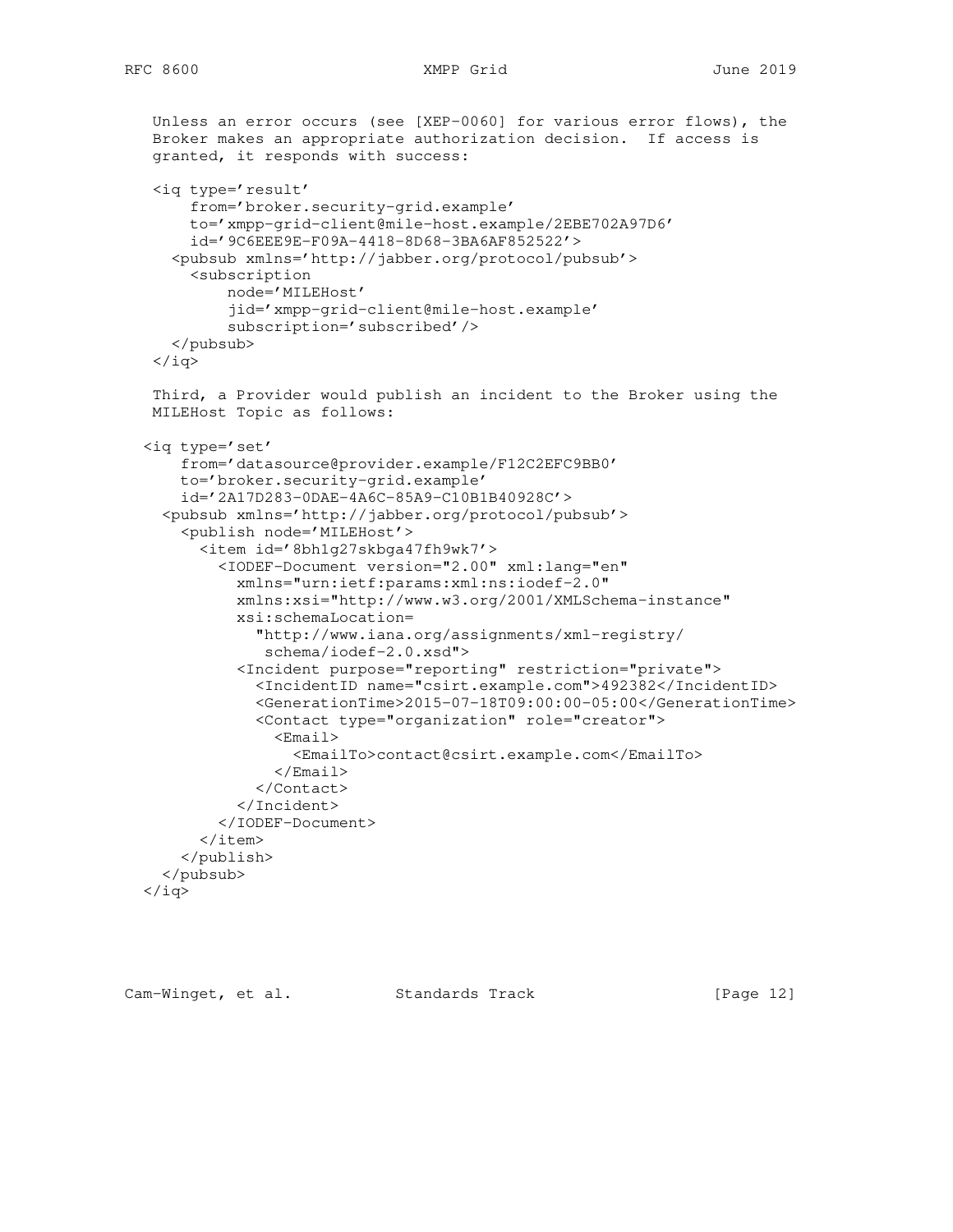```
 (The payload in the foregoing example is from [RFC7970]; payloads for
  additional use cases can be found in [RFC8274].)
  The Broker would then deliver that incident report to all Consumers
 who are subscribed to the Topic:
 <message
    from='broker.security-grid.example'
     to='xmpp-grid-client@mile-host.example/2EBE702A97D6'
     id='37B3921D-4F7F-450F-A589-56119A88BC2E'>
   <event xmlns='http://jabber.org/protocol/pubsub#event'>
     <items node='MILEHost'>
       <item id='iah37s61s964gquqy47aksbx9453ks77'>
         <IODEF-Document version="2.00" xml:lang="en"
           xmlns="urn:ietf:params:xml:ns:iodef-2.0"
           xmlns:xsi="http://www.w3.org/2001/XMLSchema-instance"
           xsi:schemaLocation=
             "http://www.iana.org/assignments/xml-registry/
              schema/iodef-2.0.xsd">
           <Incident purpose="reporting" restriction="private">
             <IncidentID name="csirt.example.com">492382</IncidentID>
             <GenerationTime>2015-07-18T09:00:00-05:00</GenerationTime>
             <Contact type="organization" role="creator">
               <Email>
                 <EmailTo>contact@csirt.example.com</EmailTo>
               </Email>
             </Contact>
           </Incident>
         </IODEF-Document>
       </item>
     </items>
   </event>
```
</message>

 Note that [XEP-0060] uses the XMPP "<message />" stanza for delivery of content. To ensure that messages are delivered to the Consumer even if the Consumer is not online at the same time that the Publisher generates the message, an XMPP-Grid Controller MUST support "offline messaging" delivery semantics as specified in [RFC6121], the best practices of which are further explained in [XEP-0160].

7. IANA Considerations

This document has no actions for IANA.

Cam-Winget, et al. Standards Track [Page 13]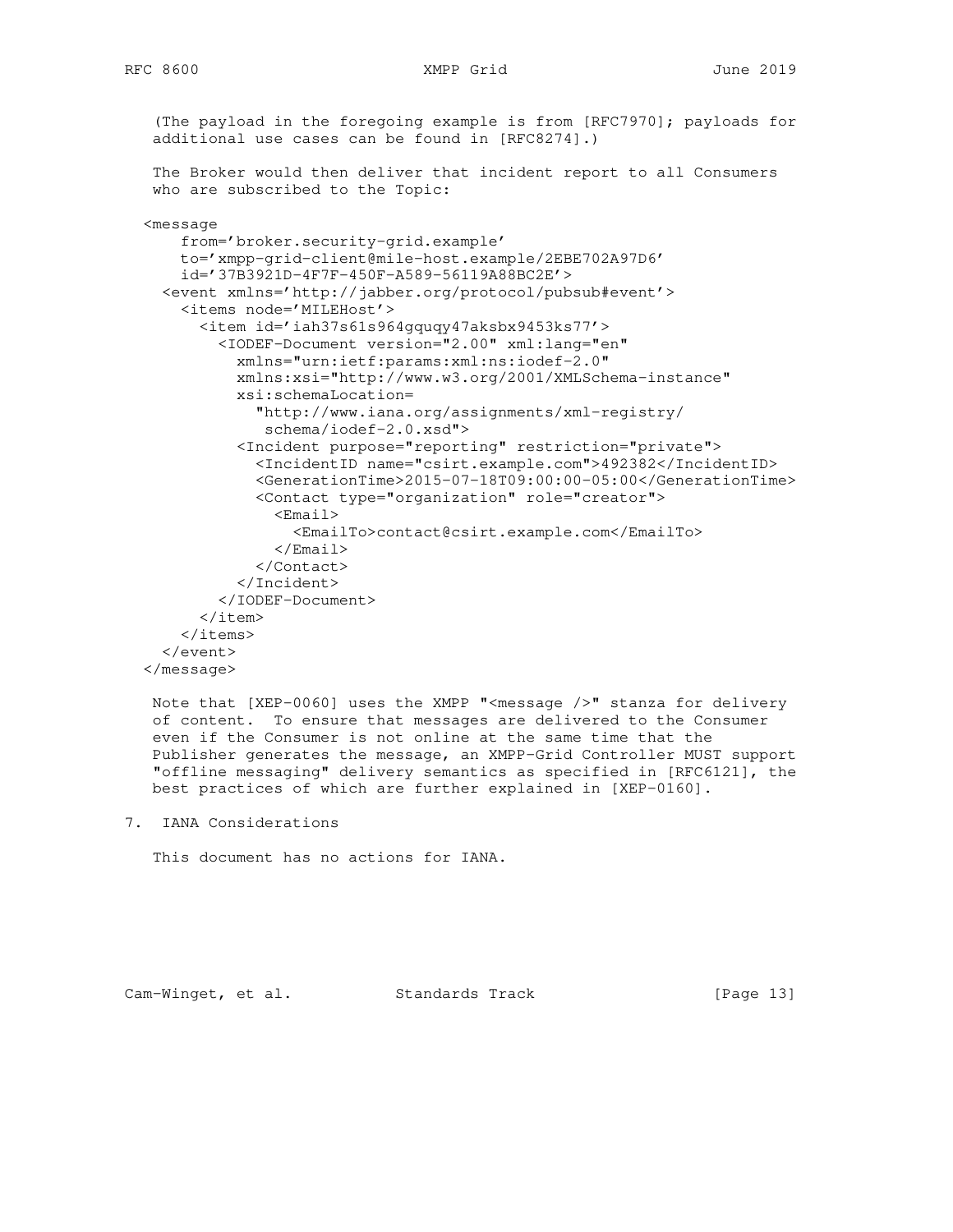### 8. Security Considerations

 An XMPP-Grid Controller serves as a controlling broker for XMPP-Grid Platforms such as enforcement points, policy servers, Configuration Management Databases (CMDBs), and sensors, using a publish-subscribe search model of information exchange and lookup. By increasing the ability of XMPP-Grid Platforms to learn about and respond to security incident reports and other security-relevant information, XMPP-Grid can improve the timeliness and utility of the security system. However, this integrated security system can also be exploited by attackers if they can compromise it. Therefore, strong security protections for XMPP-Grid are essential.

 As XMPP is the core of this document, the security considerations of [RFC6120] apply. In addition, as XMPP-Grid defines a specific instance, this section provides a security analysis of the XMPP-Grid data transfer protocol and the architectural elements that employ it, specifically with respect to their use of this protocol. Three subsections define the trust model (which elements are trusted to do what), the threat model (attacks that can be mounted on the system), and the countermeasures (ways to address or mitigate the threats previously identified).

### 8.1. Trust Model

 The first step in analyzing the security of the XMPP-Grid transport protocol is to describe the trust model and list what each architectural element is trusted to do. The items listed here are assumptions, but provisions are made in "Threat Model" (Section 8.2) and "Countermeasures" (Section 8.3) for elements that fail to perform as they were trusted to do.

# 8.1.1. Network

 The network used to carry XMPP-Grid messages (i.e., the underlying network transport layer over which XMPP runs) is trusted to:

o Perform best-effort delivery of network traffic

 The network used to carry XMPP-Grid messages is not expected (trusted) to:

- o Provide confidentiality or integrity protection for messages sent over it
- o Provide timely or reliable service

Cam-Winget, et al. Standards Track [Page 14]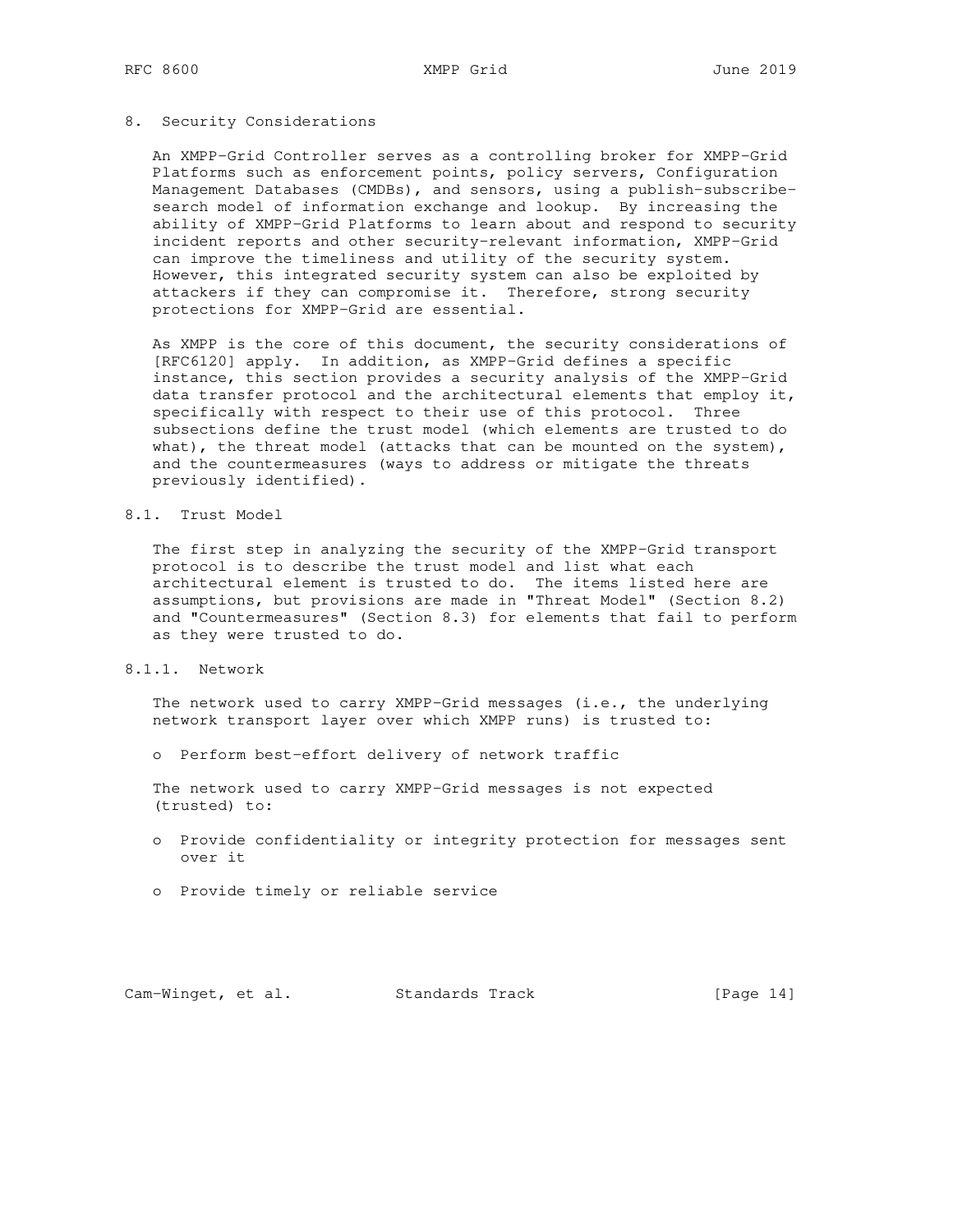## 8.1.2. XMPP-Grid Platforms

Authorized XMPP-Grid Platforms are trusted to:

- o Preserve the confidentiality of sensitive data retrieved via the XMPP-Grid Controller
- 8.1.3. XMPP-Grid Controller

 The XMPP-Grid Controller (including its associated Broker) is trusted to:

- o Broker requests for data and enforce authorization of access to this data throughout its lifecycle
- o Perform service requests in a timely and accurate manner
- o Create and maintain accurate operational attributes
- o Only reveal data to and accept service requests from authorized parties
- o Preserve the integrity (and confidentiality against unauthorized parties) of the data flowing through it.

The XMPP-Grid Controller is not expected (trusted) to:

- o Verify the truth (correctness) of data
- 8.1.4. Certification Authority

 To allow XMPP-Grid Platforms to mutually authenticate with XMPP-Grid Controllers, it is expected that a Certification Authority (CA) is employed to issue certificates. Such a CA (or each CA, if there are several) is trusted to:

- o Ensure that only proper certificates are issued and that all certificates are issued in accordance with the CA's policies
- o Revoke certificates previously issued when necessary
- o Regularly and securely distribute certificate revocation information
- o Promptly detect and report any violations of this trust so that they can be handled

Cam-Winget, et al. Standards Track [Page 15]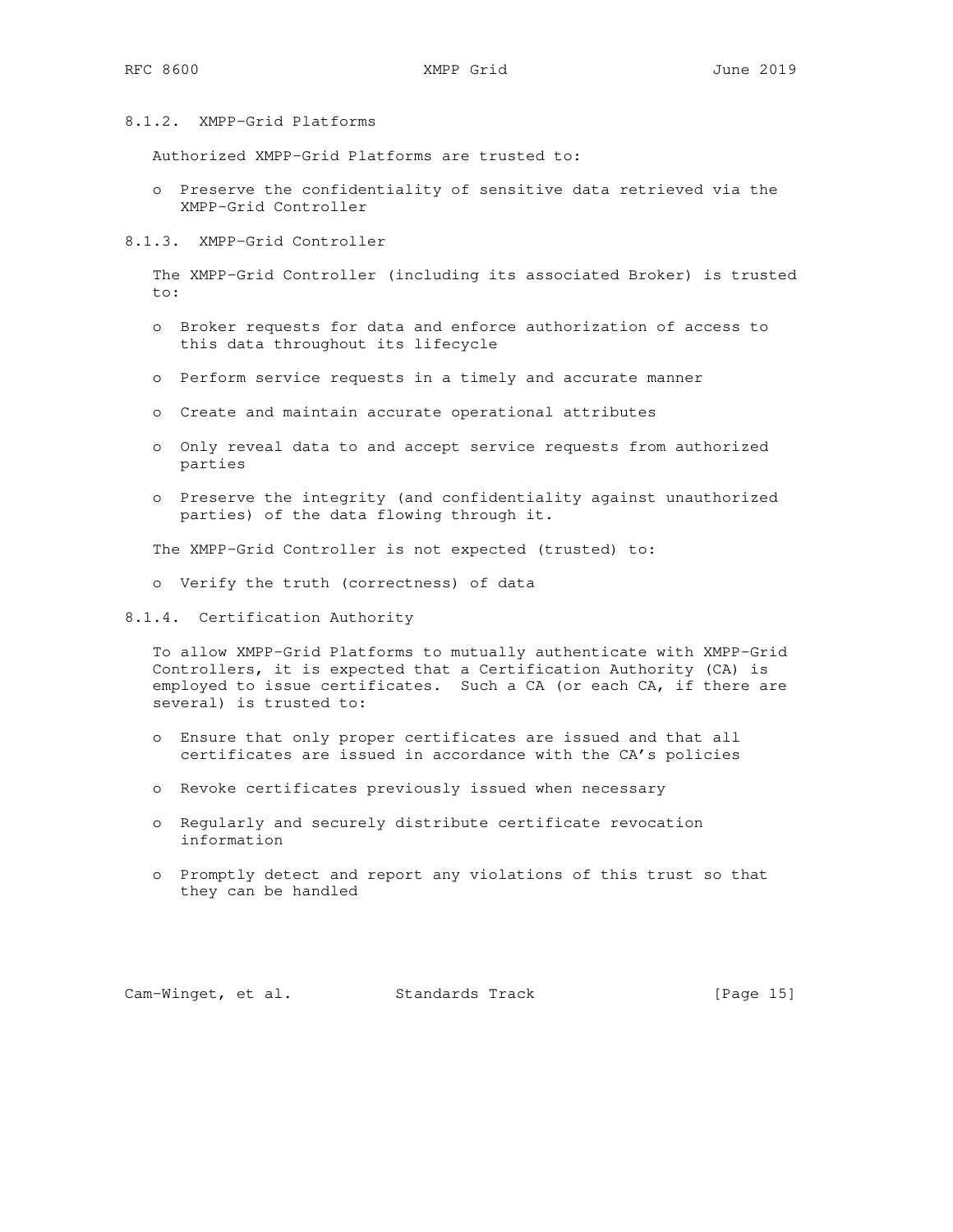The CA is not expected (trusted) to:

- o Issue certificates that go beyond the XMPP-Grid needs or other constraints imposed by a relying party.
- 8.2. Threat Model

 To secure the XMPP-Grid data transfer protocol and the architectural elements that implement it, this section identifies the attacks that can be mounted against the protocol and elements.

### 8.2.1. Network Attacks

 A variety of attacks can be mounted using the network. For the purposes of this subsection, the phrase "network traffic" can be taken to mean messages and/or parts of messages. Any of these attacks can be mounted by network elements, by parties who control network elements, and (in many cases) by parties who control network attached devices.

- o Network traffic can be passively monitored to glean information from any unencrypted traffic
- o Even if all traffic is encrypted, valuable information can be gained by traffic analysis (volume, timing, source and destination addresses, etc.)
- o Network traffic can be modified in transit
- o Previously transmitted network traffic can be replayed
- o New network traffic can be added
- o Network traffic can be blocked, perhaps selectively
- o A man-in-the-middle (MITM) attack can be mounted where an attacker interposes itself between two communicating parties and impersonates the other end to either or both parties
- o Undesired network traffic can be sent in an effort to overload an architectural component, thus mounting a denial-of-service attack

8.2.2. XMPP-Grid Platforms

 An unauthorized XMPP-Grid Platform (one that is not recognized by the XMPP-Grid Controller or is recognized but not authorized to perform any actions) cannot mount any attacks other than those listed in "Network Attacks" (Section 8.2.1).

Cam-Winget, et al. Standards Track [Page 16]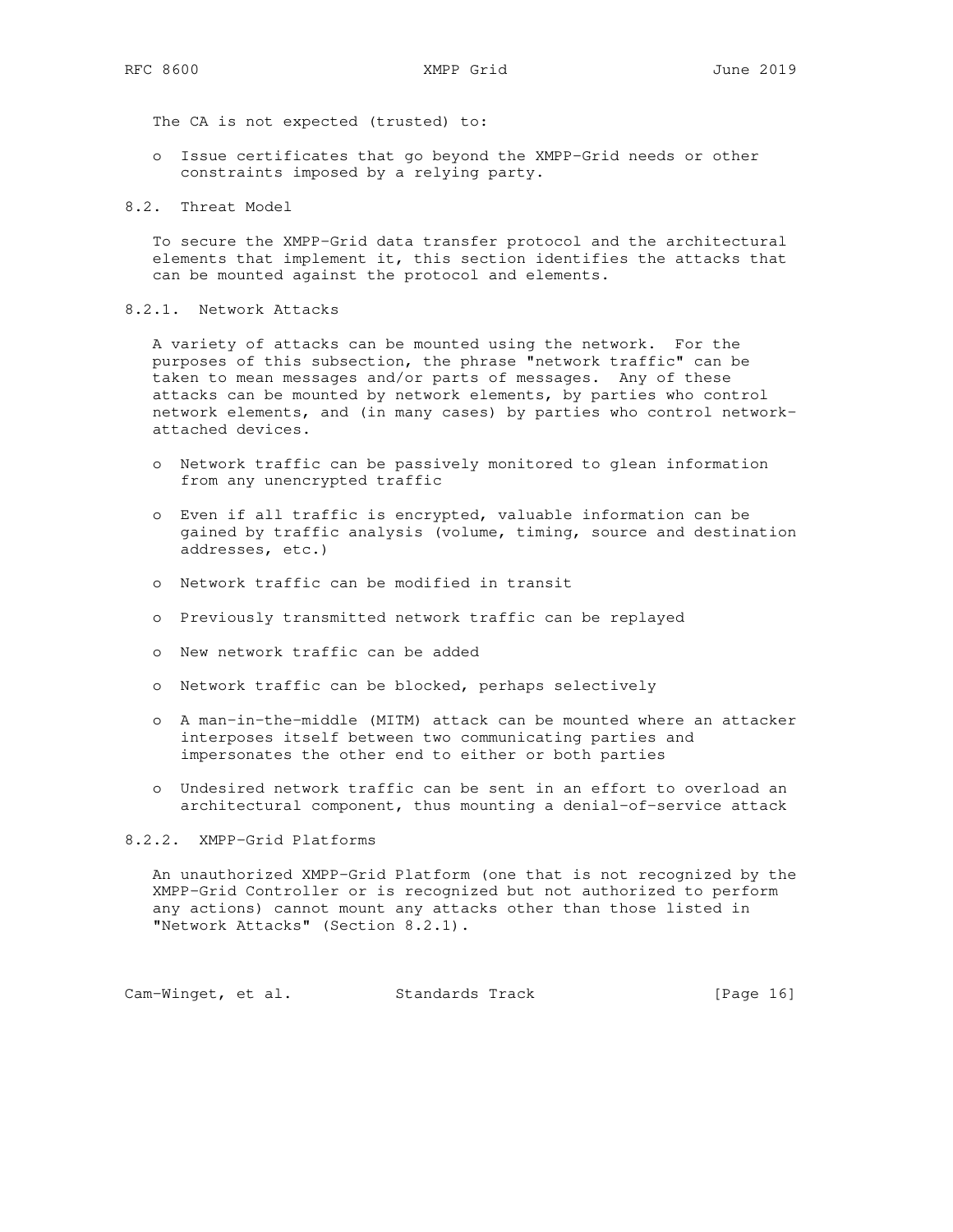An authorized XMPP-Grid Platform, on the other hand, can mount many attacks. These attacks might occur because the XMPP-Grid Platform is controlled by a malicious, careless, or incompetent party (whether because its owner is malicious, careless, or incompetent or because the XMPP-Grid Platform has been compromised and is now controlled by a party other than its owner). They might also occur because the XMPP-Grid Platform is running malicious software, the XMPP-Grid Platform is running buggy software (which can fail in a state that floods the network with traffic), or the XMPP-Grid Platform has been configured improperly. From a security standpoint, it generally makes no difference why an attack is initiated. The same countermeasures can be employed in any case.

 Here is a list of attacks that can be mounted by an authorized XMPP- Grid Platform:

- o Cause many false alarms or otherwise overload the XMPP-Grid Controller or other elements in the network security system (including human administrators), leading to a denial of service or parts of the network security system being disabled.
- o Omit important actions (such as posting incriminating data), resulting in incorrect access.
- o Use confidential information obtained from the XMPP-Grid Controller to enable further attacks (such as using endpoint health check results to exploit vulnerable endpoints).
- o Advertise data crafted to exploit vulnerabilities in the XMPP-Grid Controller or in other XMPP-Grid Platforms with the goal of compromising those systems.
- o Issue a search request or set up a subscription that matches an enormous result, leading to resource exhaustion on the XMPP-Grid Controller, the publishing XMPP-Grid Platform, and/or the network.
- o Establish a communication channel using another XMPP-Grid Platform's session-id.
- o Advertise false data that leads to incorrect (e.g., potentially attacker-controlled or -induced) behavior of XMPP-Grid Platforms by virtue of applying correct procedures to the falsified input.

 Dependencies or vulnerabilities of authorized XMPP-Grid Platforms can be exploited to effect these attacks. Another way to effect these attacks is to gain the ability to impersonate an XMPP-Grid Platform (through theft of the XMPP-Grid Platform's identity credentials or

Cam-Winget, et al. Standards Track [Page 17]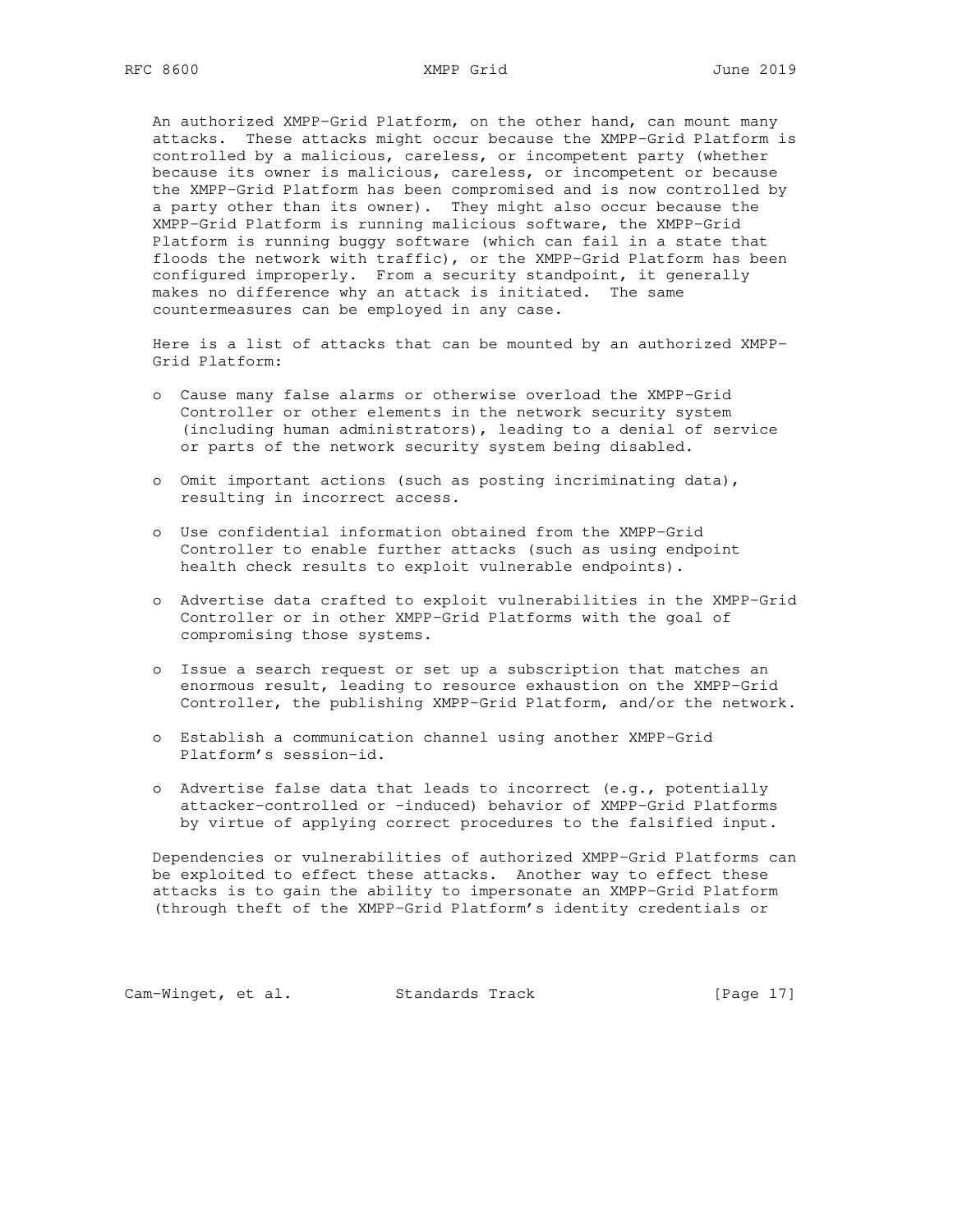through other means). Even a clock skew between the XMPP-Grid Platform and XMPP-Grid Controller can cause problems if the XMPP-Grid Platform assumes that old XMPP-Grid Platform data should be ignored.

8.2.3. XMPP-Grid Controllers

 An unauthorized XMPP-Grid Controller (one that is not trusted by XMPP-Grid Platforms) cannot mount any attacks other than those listed in "Network Attacks" (Section 8.2.1).

 An authorized XMPP-Grid Controller can mount many attacks. Similar to the XMPP-Grid Platform case described above, these attacks might occur because the XMPP-Grid Controller is controlled by a malicious, careless, or incompetent party (either an XMPP-Grid Controller administrator or an attacker who has seized control of the XMPP-Grid Controller). They might also occur because the XMPP-Grid Controller is running malicious software, the XMPP-Grid Controller is running buggy software (which can fail in a state that corrupts data or floods the network with traffic), or the XMPP-Grid Controller has been configured improperly.

 All of the attacks listed for XMPP-Grid Platform above can be mounted by the XMPP-Grid Controller. Detection of these attacks will be more difficult since the XMPP-Grid Controller can create false operational attributes and/or logs that imply some other party created any bad data.

Additional XMPP-Grid Controller attacks can include:

- o Exposing different data to different XMPP-Grid Platforms to mislead investigators or cause inconsistent behavior.
- o Mounting an even more effective denial-of-service attack than a single XMPP-Grid Platform could; some mechanisms include inducing many platforms to perform the same operation in an amplification style attack, completely refusing to pass any traffic at all, or sending floods of traffic to (certain) platforms or other targets.
- o Obtaining and caching XMPP-Grid Platform credentials so they can be used to impersonate XMPP-Grid Platforms even after a breach of the XMPP-Grid Controller is repaired. Some Simple Authentication and Security Layer (SASL) mechanisms (including the mandatory-to implement SCRAM and EXTERNAL with TLS mutual certificate-based authentication) do not admit this class of attack, but others (such as PLAIN) are susceptible.

Cam-Winget, et al. Standards Track [Page 18]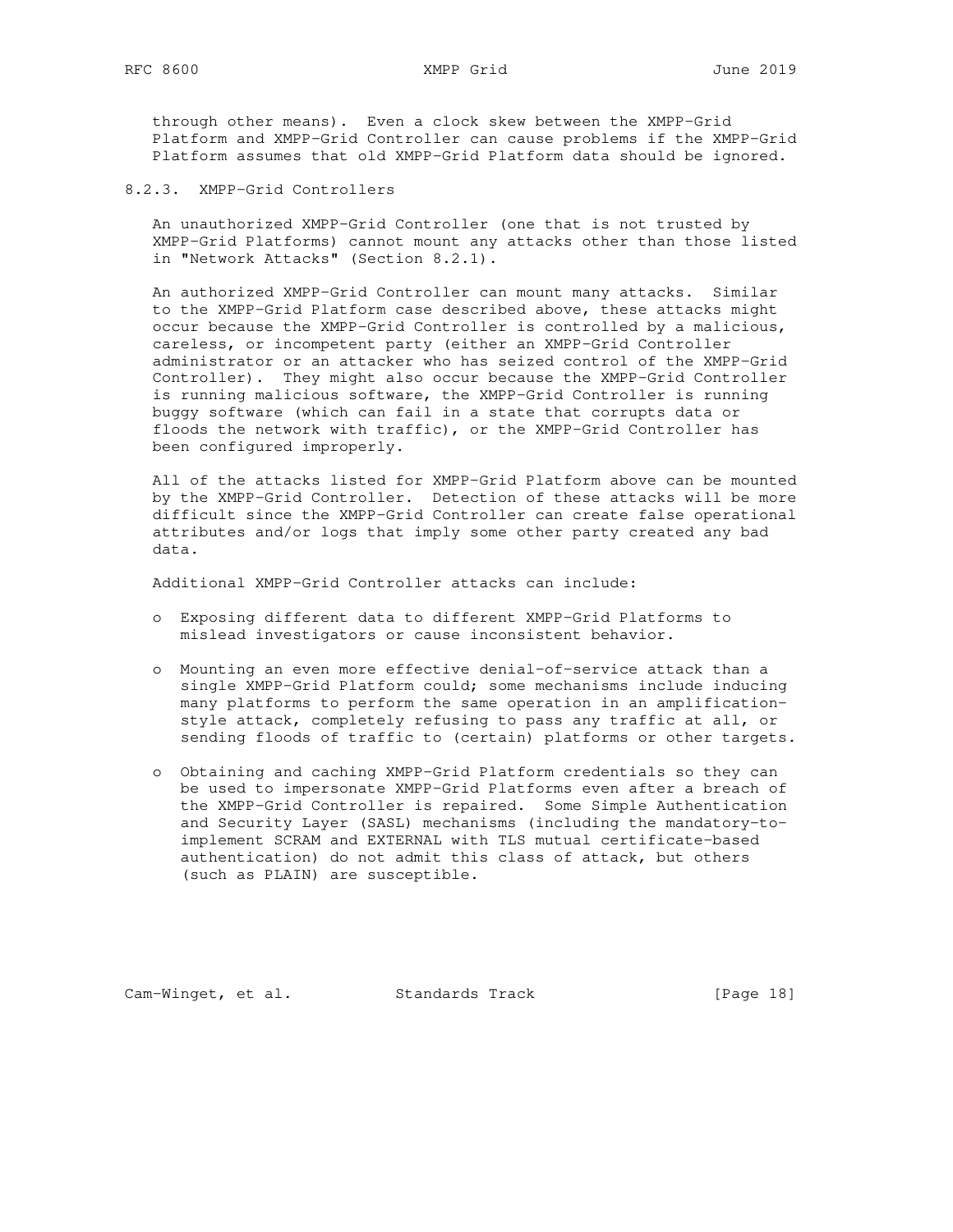- o Obtaining and caching XMPP-Grid Controller administrator credentials so they can be used to regain control of the XMPP-Grid Controller after the breach of the XMPP-Grid Controller is repaired.
- o Eavesdropping, injecting, or modifying the data being transferred between Provider and Consumer.

 Dependencies or vulnerabilities of the XMPP-Grid Controller can be exploited to obtain control of the XMPP-Grid Controller and effect these attacks.

8.2.4. Certification Authority

 A Certification Authority trusted to issue certificates for the XMPP- Grid Controller and/or XMPP-Grid Platforms can mount several attacks:

- o Issue certificates for unauthorized parties, enabling them to impersonate authorized parties such as the XMPP-Grid Controller or an XMPP-Grid Platform. This can lead to all the threats that can be mounted by the certificate's subject.
- o Issue certificates without following all of the CA's policies. Because this can result in issuing certificates that can be used to impersonate authorized parties, this can lead to all the threats that can be mounted by the certificate's subject.
- o Fail to revoke previously issued certificates that need to be revoked. This can lead to undetected impersonation of the certificate's subject or failure to revoke authorization of the subject and therefore can lead to all of the threats that can be mounted by that subject.
- o Fail to regularly and securely distribute certificate revocation information. This can cause a relying party to accept a revoked certificate, leading to undetected impersonation of the certificate's subject or failure to revoke authorization of the subject and therefore can lead to all of the threats that can be mounted by that subject. It can also cause a relying party to refuse to proceed with a transaction because timely revocation information is not available, even though the transaction should be permitted to proceed.
- o Allow the CA's private key to be revealed to an unauthorized party. This can lead to all the threats above. Even worse, the actions taken with the private key will not be known to the CA.

Cam-Winget, et al. Standards Track [Page 19]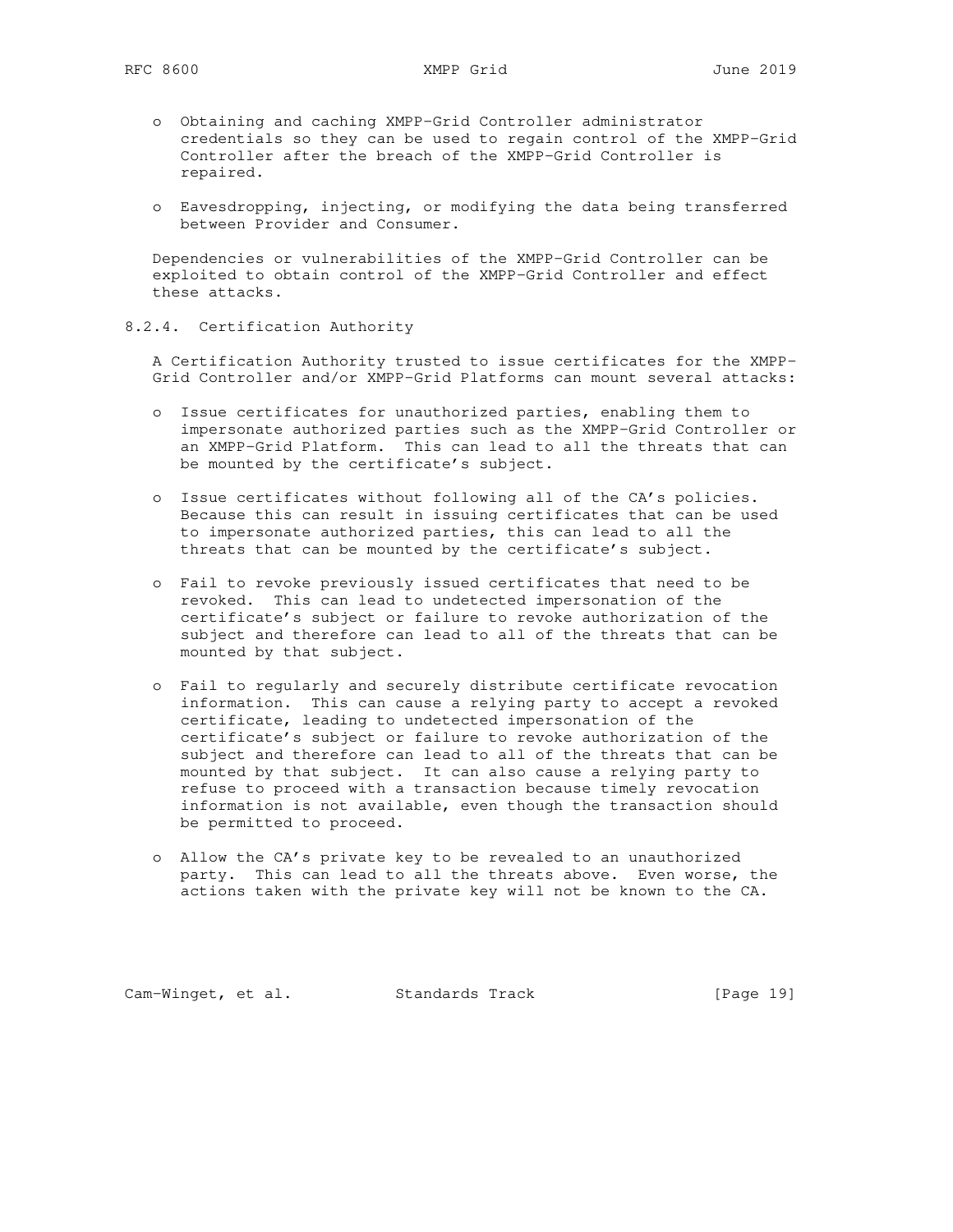- o Fail to promptly detect and report errors and violations of trust so that relying parties can be promptly notified. This can cause the threats listed earlier in this section to persist longer than necessary, leading to many knock-on effects.
- 8.3. Countermeasures

 Below are countermeasures for specific attack scenarios to the XMPP- Grid infrastructure.

8.3.1. Securing the XMPP-Grid Data Transfer Protocol

 To address network attacks, the XMPP-Grid data transfer protocol described in this document requires that the XMPP-Grid messages MUST be carried over TLS (minimally TLS 1.2 and preferably TLS 1.3 [RFC8446]) as described in [RFC6120] and updated by [RFC7590]. The XMPP-Grid Controller and XMPP-Grid Platforms SHOULD mutually authenticate. The XMPP-Grid Platform MUST verify the XMPP-Grid Controller's certificate and determine whether the XMPP-Grid Controller is trusted by this XMPP-Grid Platform before completing the TLS handshake. To ensure interoperability, implementations MUST implement at least either the SASL EXTERNAL mechanism [RFC4422] or the SASL SCRAM mechanism. When using the SASL SCRAM mechanism, the SCRAM-SHA-256-PLUS variant SHOULD be preferred over the SCRAM-SHA-256 variant, and SHA-256 variants [RFC7677] SHOULD be preferred over SHA-1 variants [RFC5802]). XMPP-Grid Platforms and XMPP-Grid Controllers using certificate-based authentication SHOULD each verify the revocation status of the other party's certificate. The selection of the XMPP-Grid Platform authentication technique to use in any particular deployment is left to the administrator.

 These protocol security measures provide protection against all the network attacks listed in Section 8.2 except denial-of-service attacks. If protection against these denial-of-service attacks is desired, ingress filtering, rate limiting per source IP address, and other denial-of-service mitigation measures can be employed. In addition, an XMPP-Grid Controller MAY automatically disable a misbehaving XMPP-Grid Platform.

### 8.3.2. Securing XMPP-Grid Platforms

 XMPP-Grid Platforms can be deployed in locations that are susceptible to physical attacks. Physical security measures can be taken to avoid compromise of XMPP-Grid Platforms, but these are not always practical or completely effective. An alternative measure is to configure the XMPP-Grid Controller to provide read-only access for such systems. The XMPP-Grid Controller SHOULD also include a full authorization model so that individual XMPP-Grid Platforms can be

Cam-Winget, et al. Standards Track [Page 20]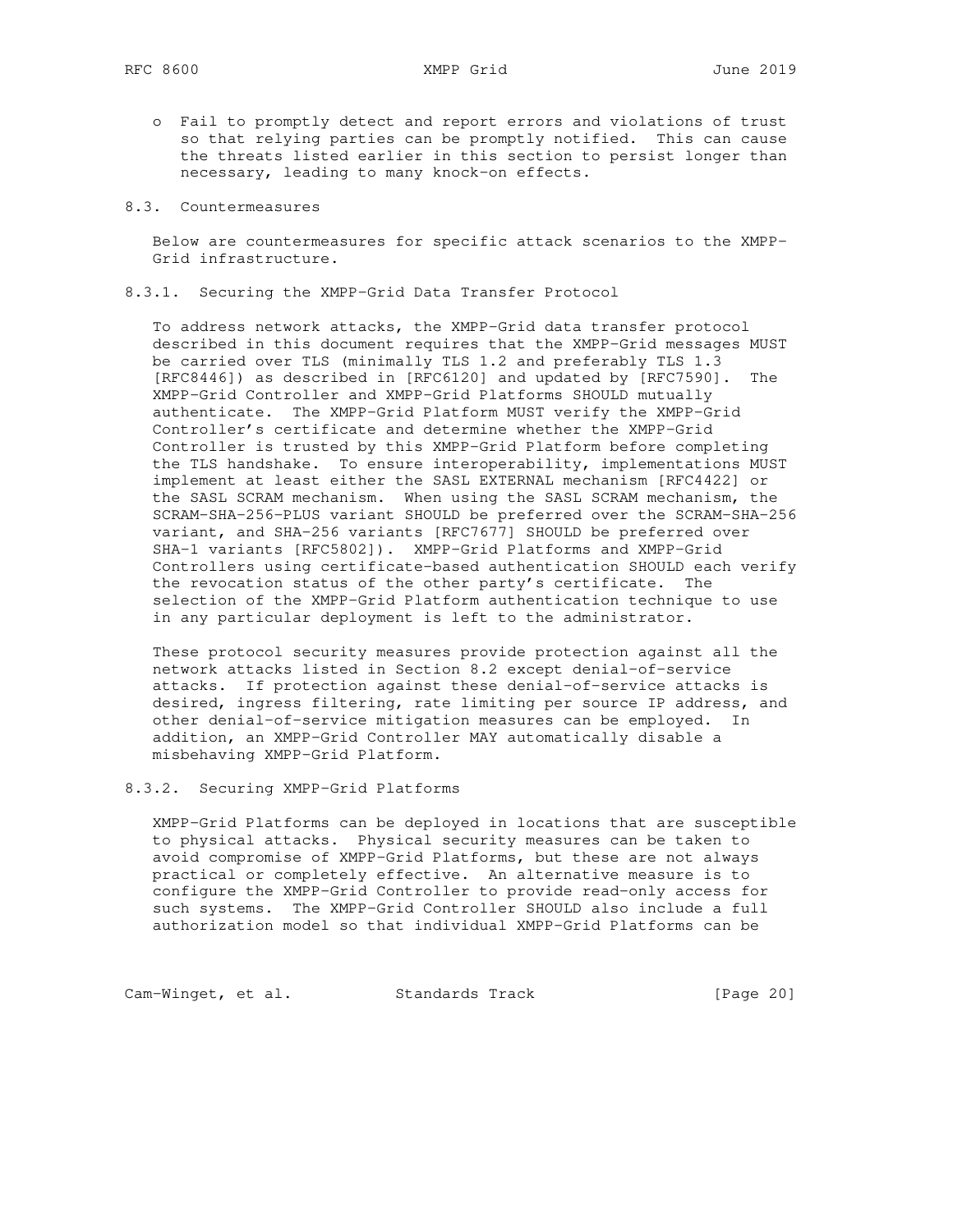configured to have only the privileges that they need. The XMPP-Grid Controller MAY provide functional templates so that the administrator can configure a specific XMPP-Grid Platform as a DHCP [RFC2131] server and authorize only the operations and metadata types needed by a DHCP server to be permitted for that XMPP-Grid Platform. These techniques can reduce the negative impacts of a compromised XMPP-Grid Platform without diminishing the utility of the overall system.

 To handle attacks within the bounds of this authorization model, the XMPP-Grid Controller MAY also include rate limits and alerts for unusual XMPP-Grid Platform behavior. XMPP-Grid Controllers SHOULD make it easy to revoke an XMPP-Grid Platform's authorization when necessary. The XMPP-Grid Controller SHOULD include auditable logs of XMPP-Grid Platform activities.

 To avoid compromise of XMPP-Grid Platforms, they SHOULD be hardened against attack and minimized to reduce their attack surface. They should be well managed to minimize vulnerabilities in the underlying platform and in systems upon which the XMPP-Grid Platform depends. Personnel with administrative access should be carefully screened and monitored to detect problems as soon as possible.

#### 8.3.3. Securing XMPP-Grid Controllers

 Because of the serious consequences of XMPP-Grid Controller compromise, XMPP-Grid Controllers need to be especially well hardened against attack and minimized to reduce their attack surface. They need to be well managed to minimize vulnerabilities in the underlying platform and in systems upon which the XMPP-Grid Controller depends. Network security measures such as firewalls or intrusion detection systems can be used to monitor and limit traffic to and from the XMPP-Grid Controller. Personnel with administrative access ought to be carefully screened and monitored to detect problems as soon as possible. Administrators SHOULD NOT use password-based authentication but SHOULD instead use non-reusable credentials and multi-factor authentication (where available). Physical security measures ought to be employed to prevent physical attacks on XMPP- Grid Controllers.

 To ease detection of XMPP-Grid Controller compromise should it occur, XMPP-Grid Controller behavior should be monitored to detect unusual behavior (such as a reboot, a large increase in traffic, or different views of an information repository for similar XMPP-Grid Platforms). It is a matter of local policy whether XMPP-Grid Platforms log and/or notify administrators when peculiar XMPP-Grid Controller behavior is detected and whether read-only audit logs of security-relevant information (especially administrative actions) are maintained; however, such behavior is encouraged to aid in forensic analysis.

Cam-Winget, et al. Standards Track [Page 21]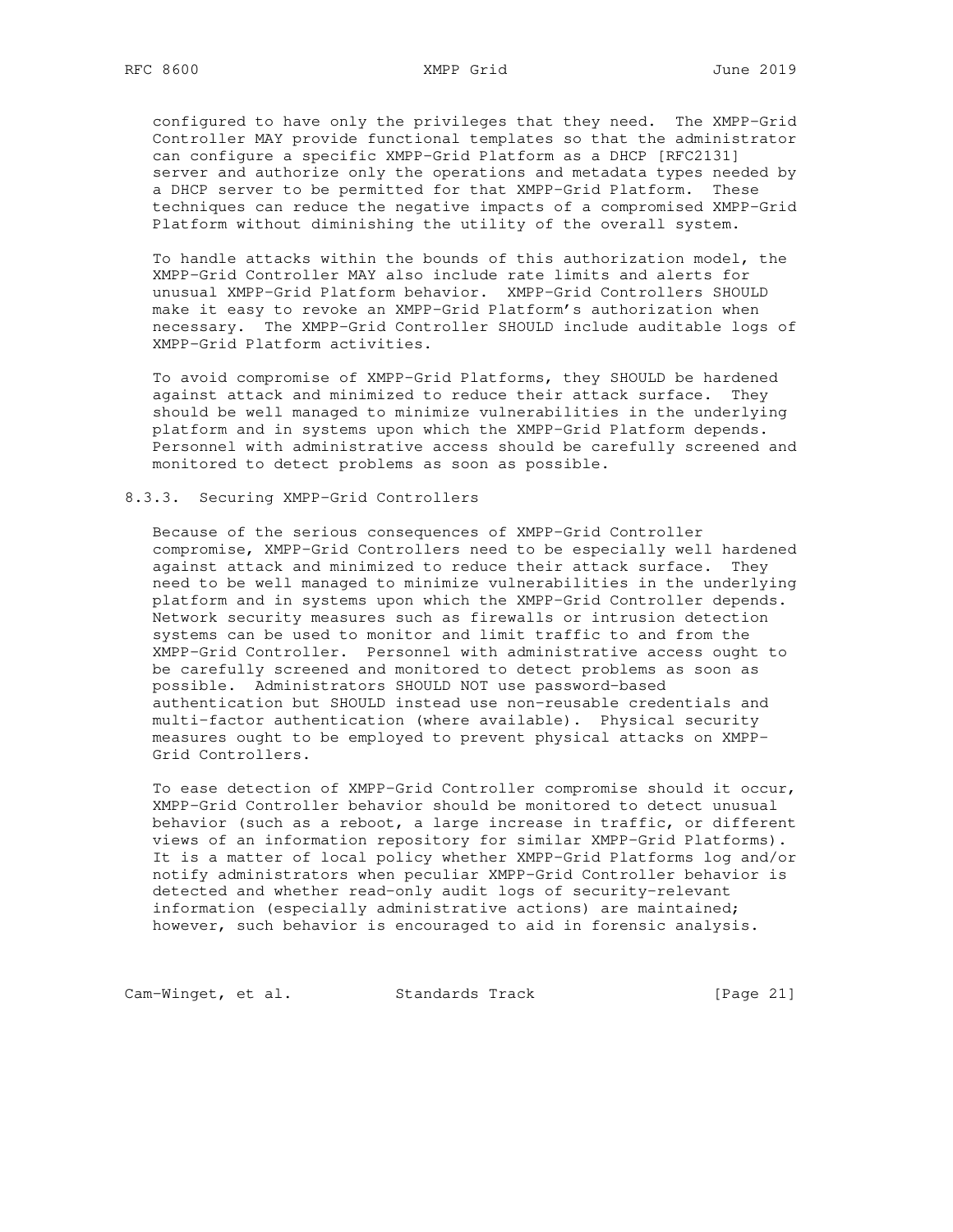Furthermore, if compromise of an XMPP-Grid Controller is detected, a careful analysis should be performed, and any reusable credentials that could have been compromised should be reissued.

 To address the potential for the XMPP-Grid Controller to eavesdrop, modify or inject data, it would be desirable to deploy end-to-end encryption between the Provider and the Consumer(s). Unfortunately, because there is no standardized method for encryption of one-to-many messages within XMPP, techniques for enforcing end-to-end encryption are out of scope for this specification.

8.3.4. Broker Access Models for Topics

 The XMPP publish-subscribe specification [XEP-0060] defines five access models for subscribing to Topics at a Broker: open, presence, roster, authorize, and whitelist. The first model allows uncontrolled access, and the next two models are appropriate only in instant-messaging applications. Therefore, a Broker SHOULD support only the authorize model (under which the Topic owner needs to approve all subscription requests and only subscribers can retrieve data items) and the whitelist model (under which only preconfigured Platforms can subscribe or retrieve data items). In order to ease the deployment burden, subscription approvals and whitelist management can be automated (e.g., the Topic "owner" can be a policy server). The choice between "authorize" and "whitelist" as the default access model is a matter for local service policy.

8.3.5. Limit on Search Result Size

 While XMPP-Grid is designed for high scalability to hundreds of thousands of Platforms, an XMPP-Grid Controller MAY establish a limit to the amount of data it is willing to return in search or subscription results. Platforms could use [XEP-0059] to restrict the size of the result sets the Controller returns in search or subscription results or topics' service discovery. This mitigates the threat of an XMPP-Grid Platform causing resource exhaustion by issuing a search or subscription that leads to an enormous result.

8.3.6. Securing the Certification Authority

 As noted above, compromise of a Certification Authority (CA) trusted to issue certificates for the XMPP-Grid Controller and/or XMPP-Grid Platforms is a major security breach. Many guidelines for proper CA security have been developed: the CA/Browser Forum's Baseline Requirements, the American Institute of Certified Public Accountants (AICPA) / Canadian Institute of Chartered Accountants (CICA) Trust

Cam-Winget, et al. Standards Track [Page 22]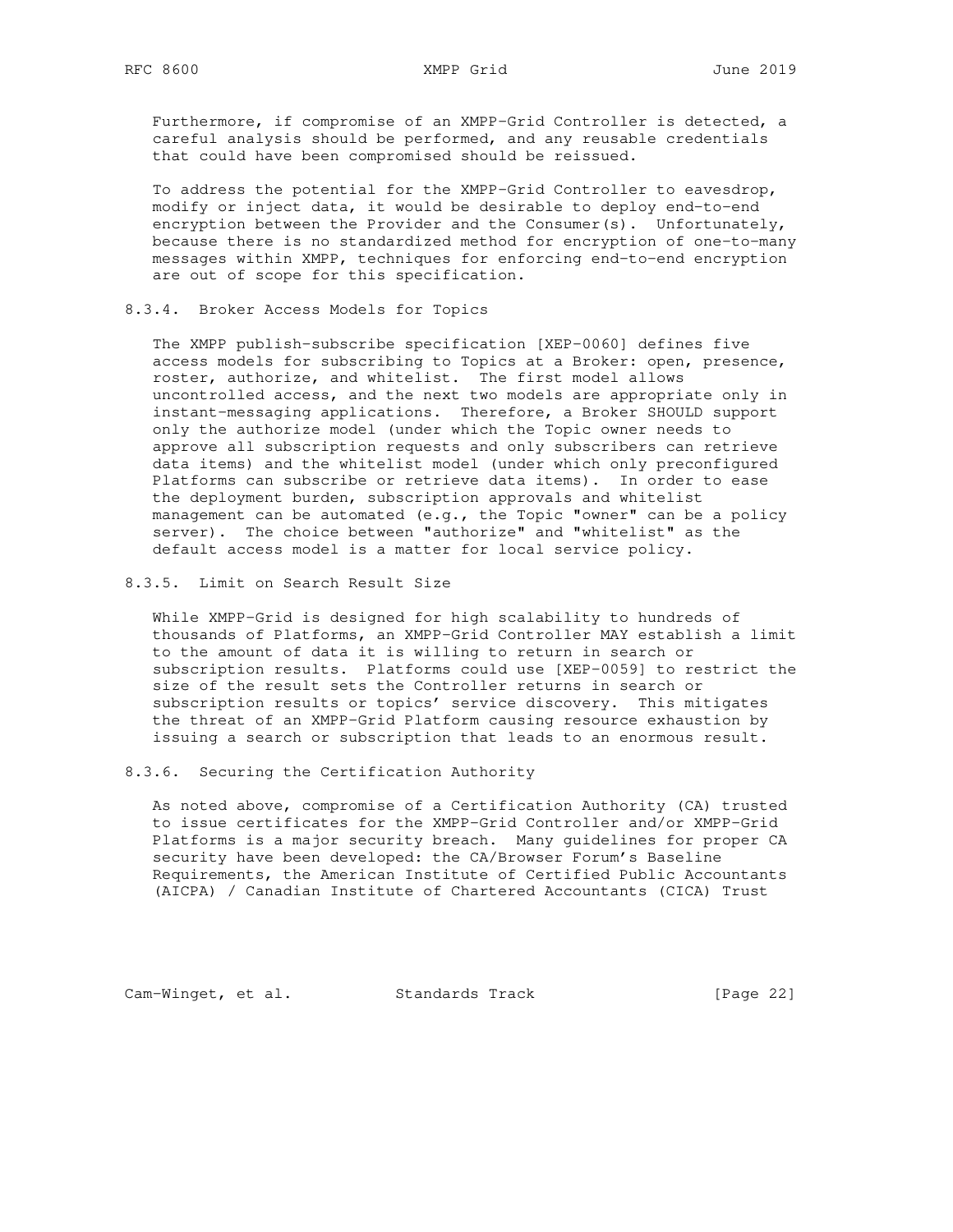Service Principles, the IETF's Certificate Transparency [RFC6962], etc. The CA operator and relying parties should agree on appropriately rigorous security practices to be used.

 Even with the most rigorous security practices, a CA can be compromised. If this compromise is detected quickly, relying parties can remove the CA from their list of trusted CAs, and other CAs can revoke any certificates issued to the CA. However, CA compromise may go undetected for some time, and there's always the possibility that a CA is being operated improperly or in a manner that is not in the interests of the relying parties. For this reason, relying parties may wish to "pin" a small number of particularly critical certificates (such as the certificate for the XMPP-Grid Controller). Once a certificate has been pinned, the relying party will not accept another certificate in its place unless the Administrator explicitly commands it to do so. This does not mean that the relying party will not check the revocation status of pinned certificates. However, the Administrator can still be consulted if a pinned certificate is revoked, since the CA and revocation process are not completely trusted. By "pinning" one or a small set of certificates, the relying party has identified the effective XMPP-Grid Controller(s) authorized for connection.

8.3.7. End-to-End Encryption of Messages

 Because it is expected that there will be a relatively large number of Consumers for every Topic, for the purposes of content discovery and scaling, this document specifies a "one-to-many" communications pattern using the XMPP Publish-Subscribe extension. Unfortunately, there is no standardized technology for end-to-end encryption of one to-many messages in XMPP. This implies that messages can be subject to eavesdropping, data injection, and data modification attacks within a Broker or Controller. If it is necessary to mitigate against such attacks, implementers would need to select a messaging pattern other than [XEP-0060], most likely the basic "instant messaging" pattern specified in [RFC6121] with a suitable XMPP extension for end-to-end encryption. The description of such an approach is out of scope for this document.

## 8.4. Summary

 XMPP-Grid's considerable value as a broker for security-sensitive data exchange distribution also makes the protocol and the network security elements that implement it a target for attack. Therefore, strong security has been included as a basic design principle within the XMPP-Grid design process.

Cam-Winget, et al. Standards Track [Page 23]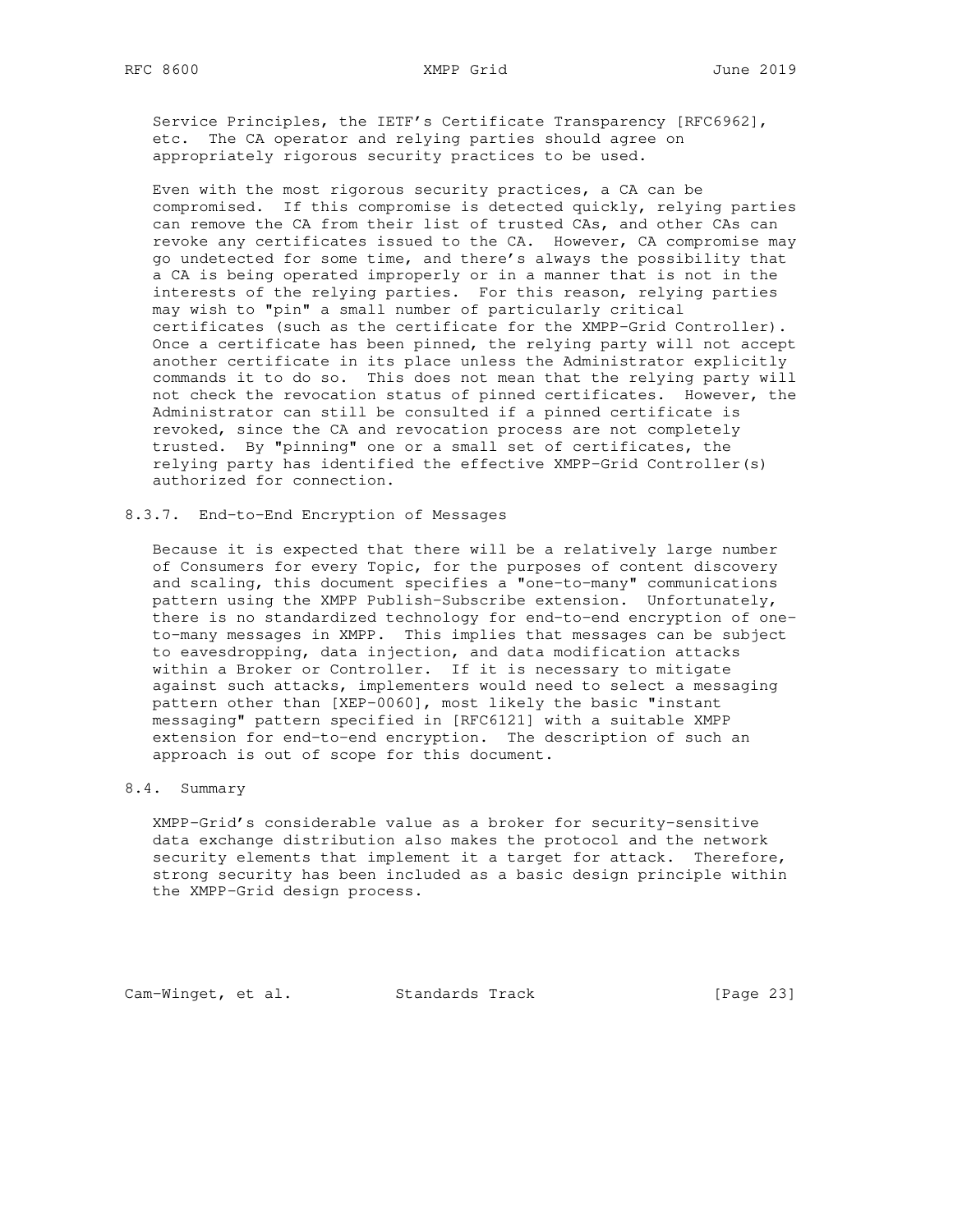The XMPP-Grid data transfer protocol provides strong protection against a variety of different attacks. In the event that an XMPP- Grid Platform or XMPP-Grid Controller is compromised, the effects of this compromise are reduced and limited with the recommended role based authorization model and other provisions, and best practices for managing and protecting XMPP-Grid systems have been described. Taken together, these measures should provide protection commensurate with the threat to XMPP-Grid systems, thus ensuring that they fulfill their promise as a network security clearinghouse.

9. Privacy Considerations

 XMPP-Grid Platforms can publish information about endpoint health, network access, events (which can include information about which services an endpoint is accessing), roles and capabilities, and the identity of the end user operating the endpoint. Any of this published information can be queried by other XMPP-Grid Platforms and could potentially be used to correlate network activity to a particular end user.

 Dynamic and static information brokered by an XMPP-Grid Controller, ostensibly for the purposes of correlation by XMPP-Grid Platforms for intrusion detection, could be misused by a broader set of XMPP-Grid Platforms that hitherto have been performing specific roles with a strict, well-defined separation of duties.

 Care needs to be taken by deployers of XMPP-Grid to ensure that the information published by XMPP-Grid Platforms does not violate agreements with end users or local and regional laws and regulations. This can be accomplished either by configuring XMPP-Grid Platforms to not publish certain information or by restricting access to sensitive data to trusted XMPP-Grid Platforms. That is, the easiest means to ensure privacy or protect sensitive data is to omit or not share it at all.

 Similarly, care must be taken by deployers and XMPP-Grid Controller implementations as they implement the appropriate auditing tools. In particular, any information, such as logs, must be sensitive to the type of information stored to ensure that the information does not violate privacy and agreements with end users or local and regional laws and regulations.

 Another consideration for deployers is to enable end-to-end encryption to ensure the data is protected while in transit between data layers and thus protected from the transport layer. The means to achieve end-to-end encryption is beyond the scope of this document.

Cam-Winget, et al. Standards Track [Page 24]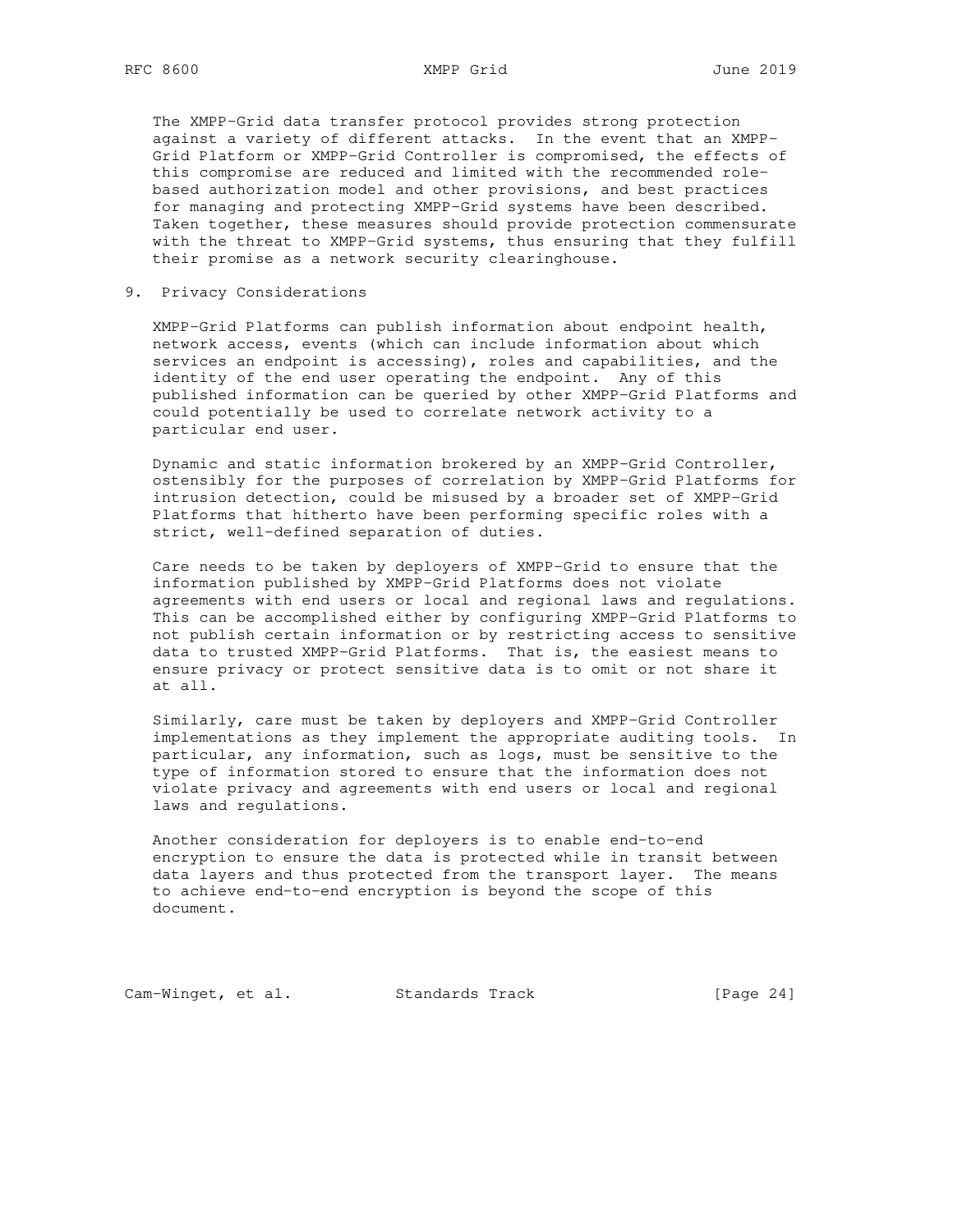10. Operations and Management Considerations

 In order to facilitate the management of Providers and the onboarding of Consumers, it is helpful to generate the following ahead of time:

- o Agreement between the operators of Provider services and the implementers of Consumer software regarding identifiers for common Topics (e.g., these could be registered with the XMPP Software Foundation's registry of well-known nodes for service discovery and publish-subscribe, located at <https://xmpp.org/registrar/ nodes.html>).
- o Security certificates (including appropriate certificate chains) for Controllers, including identification of any Providers associated with the Controllers (which might be located at subdomains).
- o Consistent and secure access control policies for publishing and subscribing to Topics.

 These matters are out of scope for this document but ought to be addressed by the XMPP-Grid community.

- 11. References
- 11.1. Normative References
	- [RFC2026] Bradner, S., "The Internet Standards Process -- Revision 3", BCP 9, RFC 2026, DOI 10.17487/RFC2026, October 1996, <https://www.rfc-editor.org/info/rfc2026>.
	- [RFC2119] Bradner, S., "Key words for use in RFCs to Indicate Requirement Levels", BCP 14, RFC 2119, DOI 10.17487/RFC2119, March 1997, <https://www.rfc-editor.org/info/rfc2119>.
	- [RFC4422] Melnikov, A., Ed. and K. Zeilenga, Ed., "Simple Authentication and Security Layer (SASL)", RFC 4422, DOI 10.17487/RFC4422, June 2006, <https://www.rfc-editor.org/info/rfc4422>.
	- [RFC5802] Newman, C., Menon-Sen, A., Melnikov, A., and N. Williams, "Salted Challenge Response Authentication Mechanism (SCRAM) SASL and GSS-API Mechanisms", RFC 5802, DOI 10.17487/RFC5802, July 2010, <https://www.rfc-editor.org/info/rfc5802>.

Cam-Winget, et al. Standards Track [Page 25]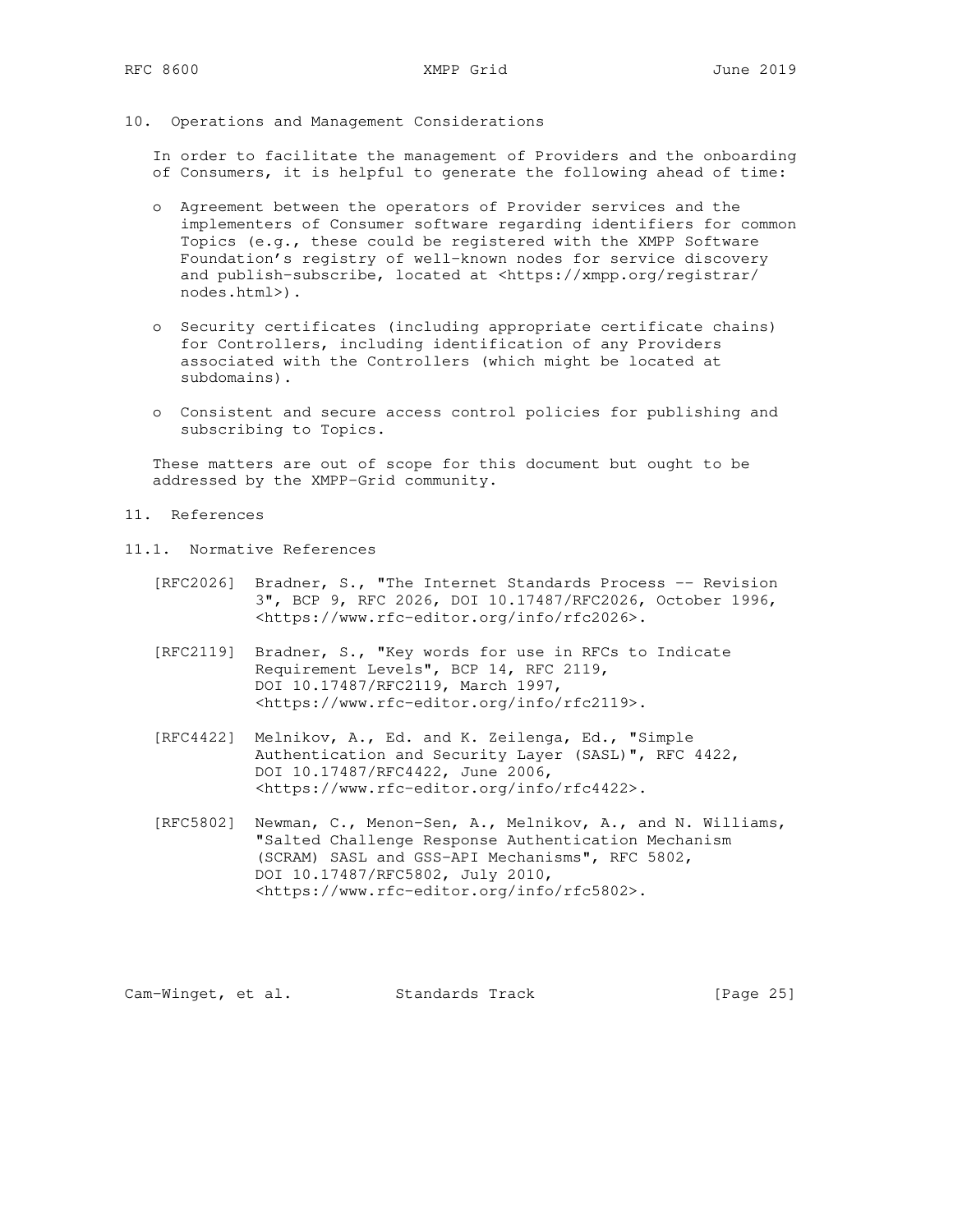- [RFC6120] Saint-Andre, P., "Extensible Messaging and Presence Protocol (XMPP): Core", RFC 6120, DOI 10.17487/RFC6120, March 2011, <https://www.rfc-editor.org/info/rfc6120>.
- [RFC6121] Saint-Andre, P., "Extensible Messaging and Presence Protocol (XMPP): Instant Messaging and Presence", RFC 6121, DOI 10.17487/RFC6121, March 2011, <https://www.rfc-editor.org/info/rfc6121>.
- [RFC7590] Saint-Andre, P. and T. Alkemade, "Use of Transport Layer Security (TLS) in the Extensible Messaging and Presence Protocol (XMPP)", RFC 7590, DOI 10.17487/RFC7590, June 2015, <https://www.rfc-editor.org/info/rfc7590>.
- [RFC7677] Hansen, T., "SCRAM-SHA-256 and SCRAM-SHA-256-PLUS Simple Authentication and Security Layer (SASL) Mechanisms", RFC 7677, DOI 10.17487/RFC7677, November 2015, <https://www.rfc-editor.org/info/rfc7677>.
- [RFC8174] Leiba, B., "Ambiguity of Uppercase vs Lowercase in RFC 2119 Key Words", BCP 14, RFC 8174, DOI 10.17487/RFC8174, May 2017, <https://www.rfc-editor.org/info/rfc8174>.
- [XEP-0004] Eatmon, R., Hildebrand, J., Miller, J., Muldowney, T., and P. Saint-Andre, "Data Forms", XSF XEP 0004, August 2007, <https://xmpp.org/extensions/xep-0004.html>.
- [XEP-0030] Hildebrand, J., Millard, P., Eatmon, R., and P. Saint- Andre, "Service Discovery", XSF XEP 0030, October 2017, <https://xmpp.org/extensions/xep-0030.html>.
- [XEP-0059] Paterson, I., Saint-Andre, P., Mercier, V., and J. Seguineau, "Result Set Management", XSF XEP 0059, September 2006, <https://xmpp.org/extensions/xep-0059.html>.
- [XEP-0060] Millard, P., Saint-Andre, P., and R. Meijer, "Publish- Subscribe", XSF XEP 0060, January 2019, <https://xmpp.org/extensions/xep-0060.html>.
- [XEP-0203] Saint-Andre, P., "Delayed Delivery", XSF XEP 0203, September 2009, <https://xmpp.org/extensions/xep-0203.html>.

Cam-Winget, et al. Standards Track [Page 26]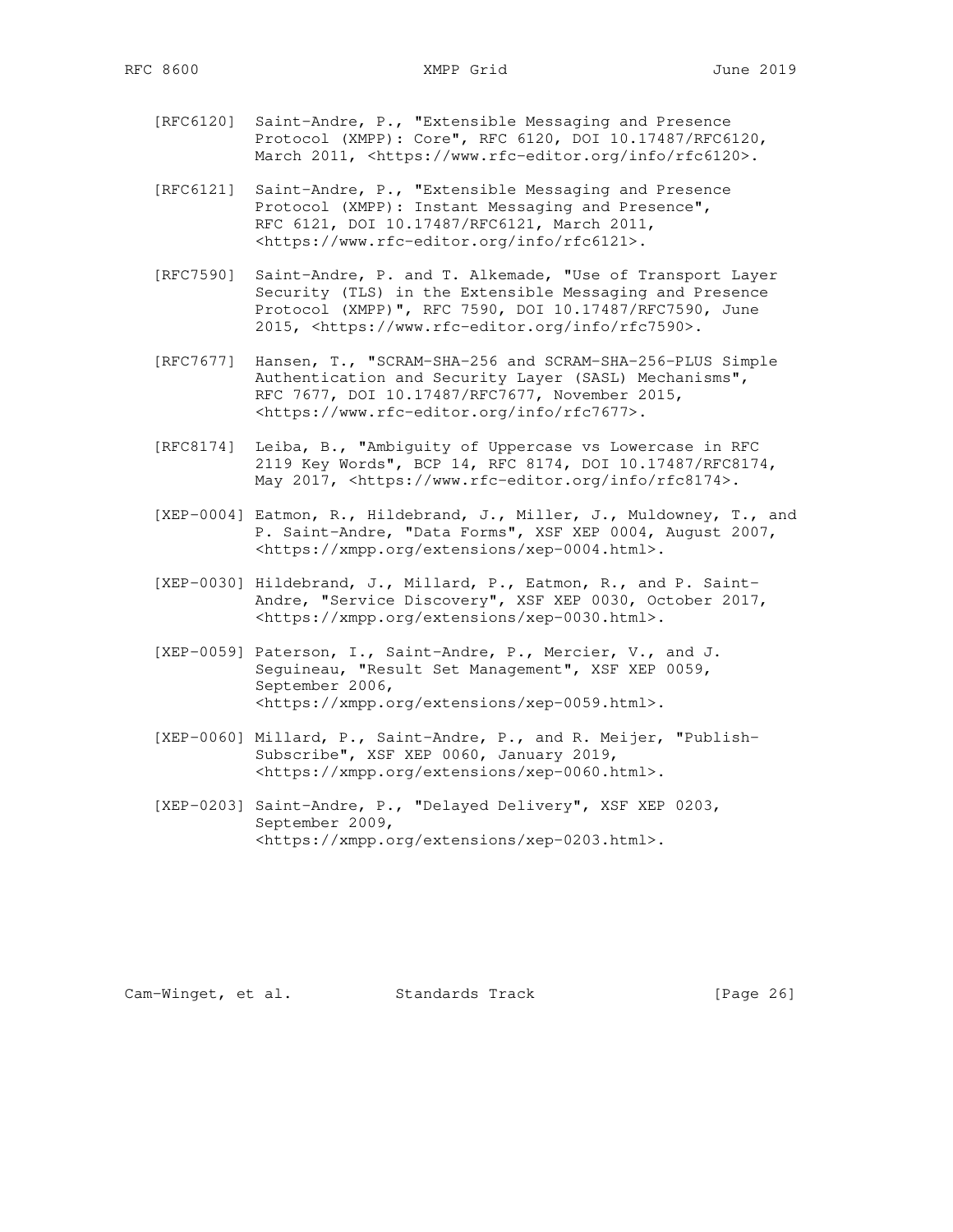- 11.2. Informative References
	- [RFC2131] Droms, R., "Dynamic Host Configuration Protocol", RFC 2131, DOI 10.17487/RFC2131, March 1997, <https://www.rfc-editor.org/info/rfc2131>.
	- [RFC6962] Laurie, B., Langley, A., and E. Kasper, "Certificate Transparency", RFC 6962, DOI 10.17487/RFC6962, June 2013, <https://www.rfc-editor.org/info/rfc6962>.
	- [RFC7970] Danyliw, R., "The Incident Object Description Exchange Format Version 2", RFC 7970, DOI 10.17487/RFC7970, November 2016, <https://www.rfc-editor.org/info/rfc7970>.
	- [RFC8274] Kampanakis, P. and M. Suzuki, "Incident Object Description Exchange Format Usage Guidance", RFC 8274, DOI 10.17487/RFC8274, November 2017, <https://www.rfc-editor.org/info/rfc8274>.
	- [RFC8446] Rescorla, E., "The Transport Layer Security (TLS) Protocol Version 1.3", RFC 8446, DOI 10.17487/RFC8446, August 2018, <https://www.rfc-editor.org/info/rfc8446>.
	- [XEP-0160] Saint-Andre, P., "Best Practices for Handling Offline Messages", XSF XEP 0160, October 2016, <https://xmpp.org/extensions/xep-0160.html>.

#### Acknowledgements

 The authors would like to acknowledge the contributions, authoring and/or editing of the following people: Joseph Salowey, Lisa Lorenzin, Clifford Kahn, Henk Birkholz, Jessica Fitzgerald-McKay, Steve Hanna, and Steve Venema. In addition, we want to thank Takeshi Takahashi, Panos Kampanakis, Adam Montville, Chris Inacio, and Dave Cridland for reviewing and providing valuable comments.

Cam-Winget, et al. Standards Track [Page 27]